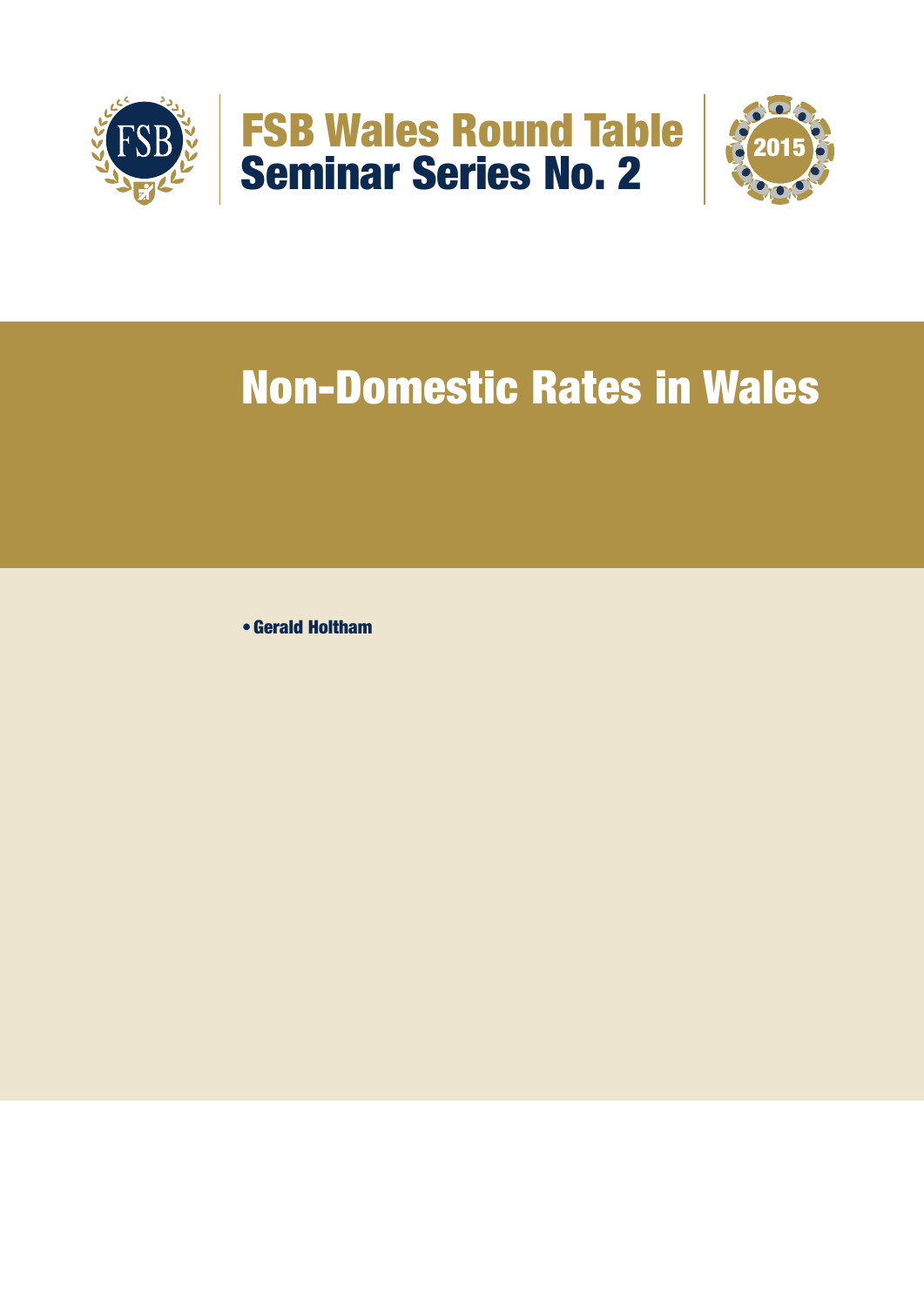# **Contents**

| <b>Foreword</b>       |              |
|-----------------------|--------------|
| 1. Introduction       | $\mathbf{2}$ |
| 2. Part One           | 3            |
| 3. Part Two           | 15           |
| <b>4. Conclusions</b> | 21           |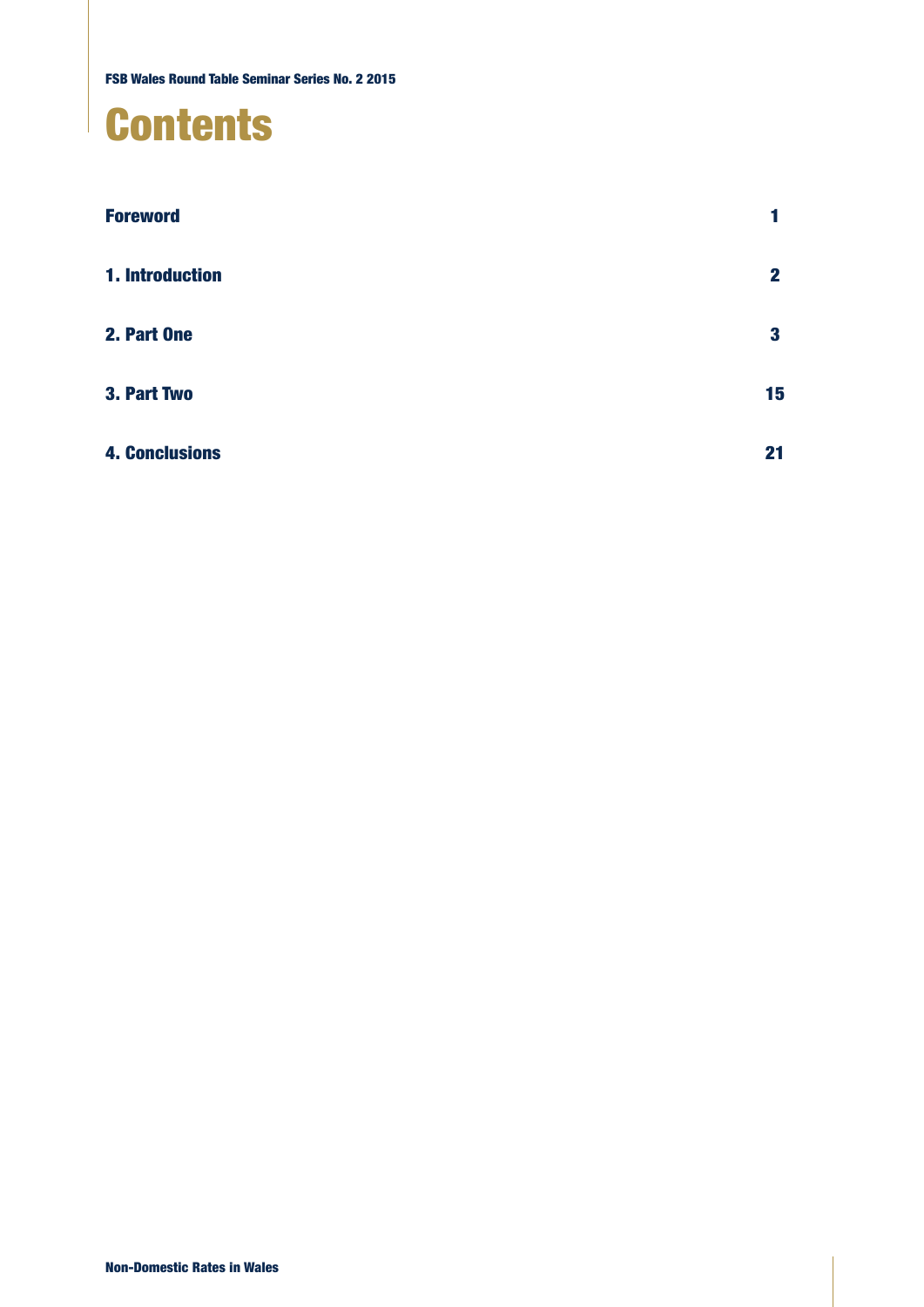# Foreword

It is hard to think of a tax that is more unpopular with FSB members than business rates. For some time we have been warning that the current system of business rates in Wales is badly in need of reform.

In its current form it is a tax that is unresponsive to wider economic trends, and can act as a disincentive to smaller businesses who want to invest and expand. The lack of a meaningful link between business rates and local authorities also gives little incentive to those local councils to drive forward the economic growth within their areas.

At FSB Wales we are well aware that reforming business rates will not be straight-forward, but we firmly believe it is something that is necessary. Given that reform is so badly required, it is vitally important that we examine alternative systems of taxation – systems that may be fairer to smaller businesses and support economic growth across Wales.

With that in mind we have asked Gerry Holtham, who has done considerable work on the finances of the Welsh Government, to examine how we could reform or replace business rates in Wales.

We hope that this paper will help to contribute to the debate around business rates in Wales and how we can produce a system of taxation here that helps to support economic growth.

The one thing that we are convinced of is that beyond the very short term the status quo of business rates as they stand is simply unsustainable. We have heard from FSB members time and again of the many problems with the existing system.

We believe that the ideas in this paper could have a very real bearing on how we go about creating a system of business taxation that is fit for the future, one that is fit for the needs of modern businesses in a modern Wales.

Janet Jones, Chair **FSB Welsh Policy Unit**

**FSB Wales Seminar publications are based on the FSB Wales Round Table Seminar Series where leading academics present aspects of their latest research. The views expressed in this publication do not necessarily reflect the views of FSB Wales.**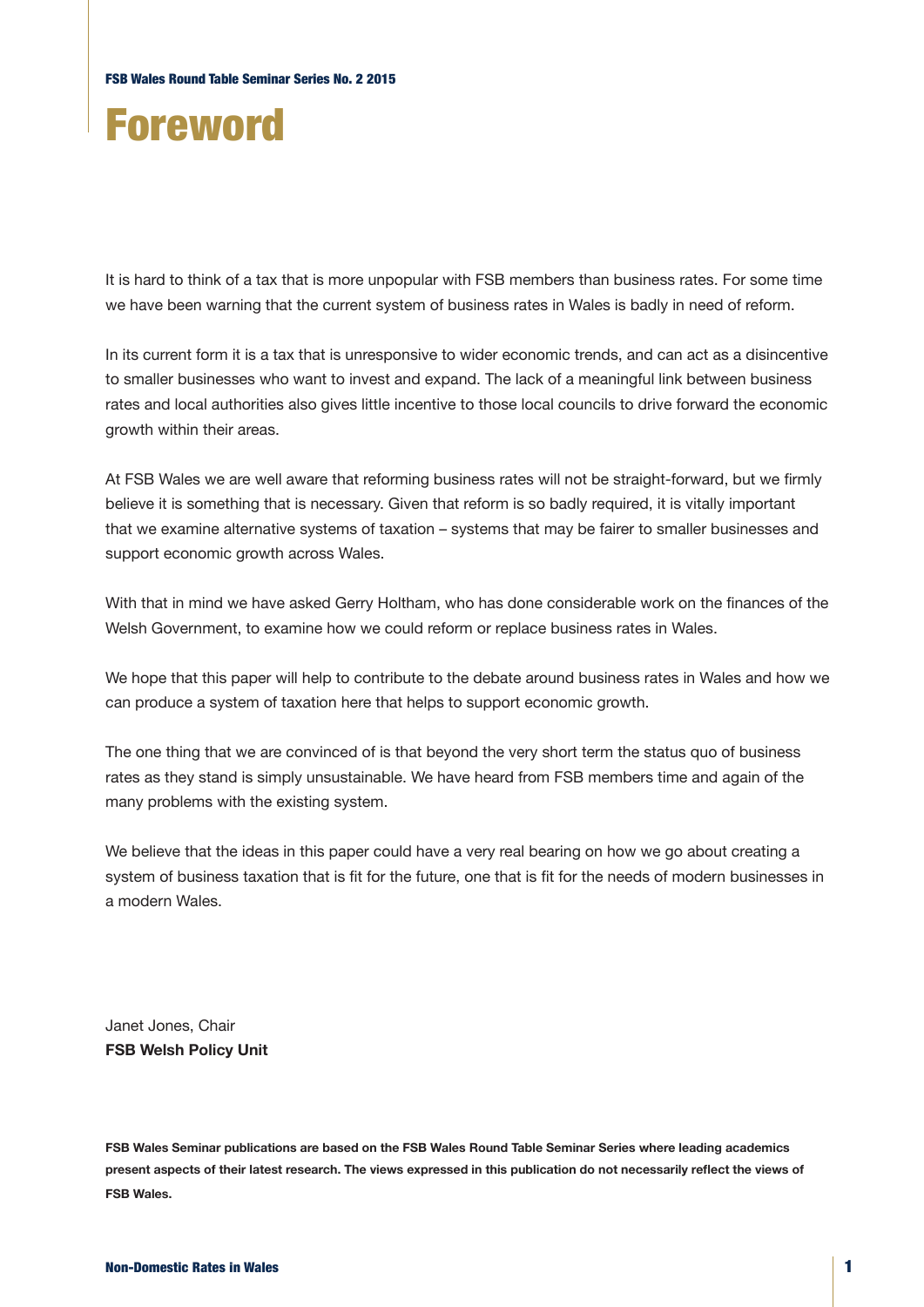# 1. Introduction

This paper considers two aspects of the debate over Non-domestic Rates (NDR) in Wales. Discussion of NDR has tended to focus on two issues. One is the fixed-cost nature of the tax and the burden it imposes, particularly on small businesses, when times are hard. The second is that revenues from the tax are distributed without regard to where they are collected. The latter implies a break between the planning system and the receipt of tax revenues. Local authorities can influence how easy it is for business to operate in their locality and must supply it with services but they derive no direct revenue benefit from new businesses.

It is a situation which could militate against planning for business. Add the fact that business rates are in effect a tax on property improvements or investment in plant and it seems likely that the situation could be improved to provide better economic incentives to both business and local government.

This paper tackles the questions in reverse order. Various suggestions have been made, and initiatives launched in England, to allow local authorities to retain revenue and benefit from business development. An examination of the empirical data for Wales leads to the conclusion that a generalised scheme of allowing local authorities to keep some or all of their business rate revenue would be questionable. The probable benefits are not evidently large in relation to the distributional consequences. It would be better to develop some of the schemes that link the power to raise and keep additional business rate revenue to specific developments and public or private investment. Those topics are considered in Part One.

The fixed cost nature of NDR, this paper argues, may be onerous from an individual enterprise point of view but should be accepted. That very characteristic provides some stability to local government revenues. Moreover, attempts to replace NDR with taxes much more responsive to business conditions generally raise even worse issues. The foreign experience with local turnover or profits taxes is not encouraging. Certainly there is a case for raising the threshold for NDR (which implies a slightly higher rate for those still taxable) and for making the small business allowance permanent in some form, rather than continuing to extend temporary relief. If the tax is retained in its present form valuations should also be indexed differently from the current method. However, the tax discriminates against investment in property or structures that may well be essential to the efficient operation of a business. That is not inevitable; a system of site-value rating would avoid that problem and, arguably bring other benefits. In Part Two the case for a shift to site-value rates is set out.

The report has benefited from an extensive literature and does not include detailed citations. Acknowledgement must be made of prior work for FSB by Dr Jane Bryan of Cardiff University and the Final Report of the Business Rates Task and Finish Group, chaired by Professor Brian Morgan. Both have been drawn on in what follows, though the authors are not at all responsible for the inferences I have drawn or the conclusions reached.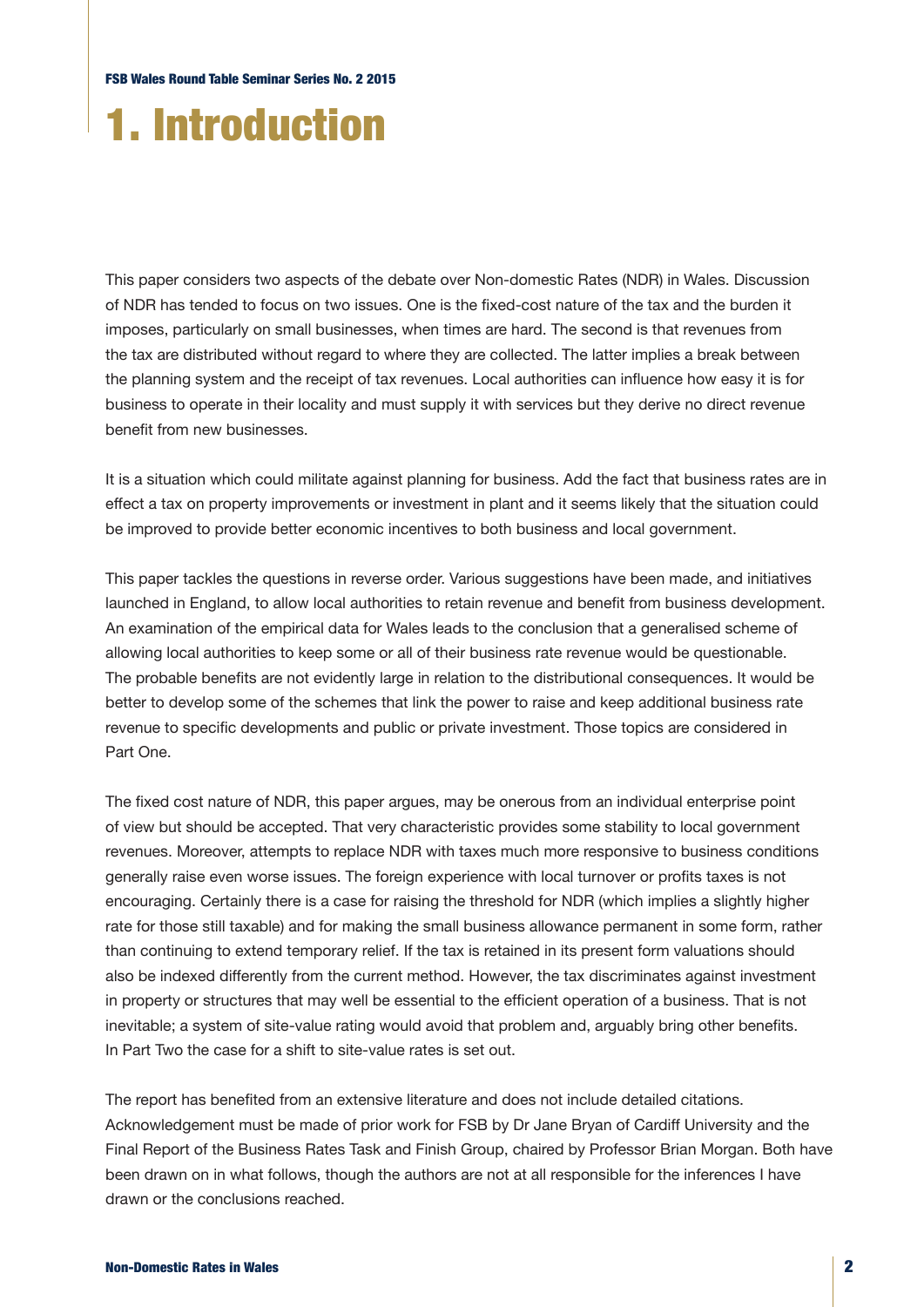FSB Wales Round Table Seminar Series No. 2 2015



#### **The Distribution of NDR payments and receipts**

Non-domestic rates (NDR) are an important source of finance for local government in Wales, raising almost a billion pounds a year. Councils collect the tax, where a central rate or "poundage" is set by the Welsh government and applied to the rental value of business properties, as assessed every five years by the UK's valuation office. Between valuations rental value is assumed to increase in line with the Retail Price Index (RPI).

Councils do not retain all the NDR they collect. It is notionally aggregated in a central pool and then reallocated among councils according to complicated formulae that assess the spending needs of each council. In effect NDR merges with central government money and revenue support grants are made to each council to supplement its council tax.

Evidently this leaves local councils with no direct revenue benefit from the expansion of business in their area and the report of the Task and Finish Group, commissioned by the Welsh Government favoured allowing councils to keep some of their receipts. In England, the Business Rates Retention Scheme embodied in the Local Government Finance Act of 2013 gives ministers the power to allow local councils to retain a proportion of business rates generated from new developments completed from April 2013 on. The starting point (baseline) is a council's spending level at 2013–14, which will then be increased by RPI inflation. An element of redistribution is retained with a tariff and top-up system whereby authorities whose baseline tax revenues exceed the baseline funding will pay a tariff which will help to top-up those areas whose baseline tax revenues are lower than their baseline funding. Councils will retain 50% of their business rate revenues including the business rates growth element.

No such element yet exists in Wales and in this paper we review the current redistribution of NDR and the pattern of revenue growth over time. Then we look at the potential effects of specific schemes for allowing some local retention of revenues.

Table 1 shows how NDR was redistributed in 2012–13. The first column shows the Welsh government's standard spending assessment per head for each local authority. These are broadly similar but with some variation based on the formulae that assess various sorts of need. The final column shows the per head redistribution of NDR and again the numbers are broadly similar, reflecting the same views on relative needs.

The three central columns show each authority's contribution to and receipts from the pool and hence the net transfer it makes or receives. Total receipts exceeded contributions by some £69 million in the year in question, which is the result of NDR payments made to central government by all-Wales utilities like Network Rail and Welsh Water.

Of the 22 local authorities, only five are net contributors: Flintshire, Pembrokeshire, Vale of Glamorgan, Cardiff and Newport. Of those, Cardiff is by far the largest net contributor in absolute terms but in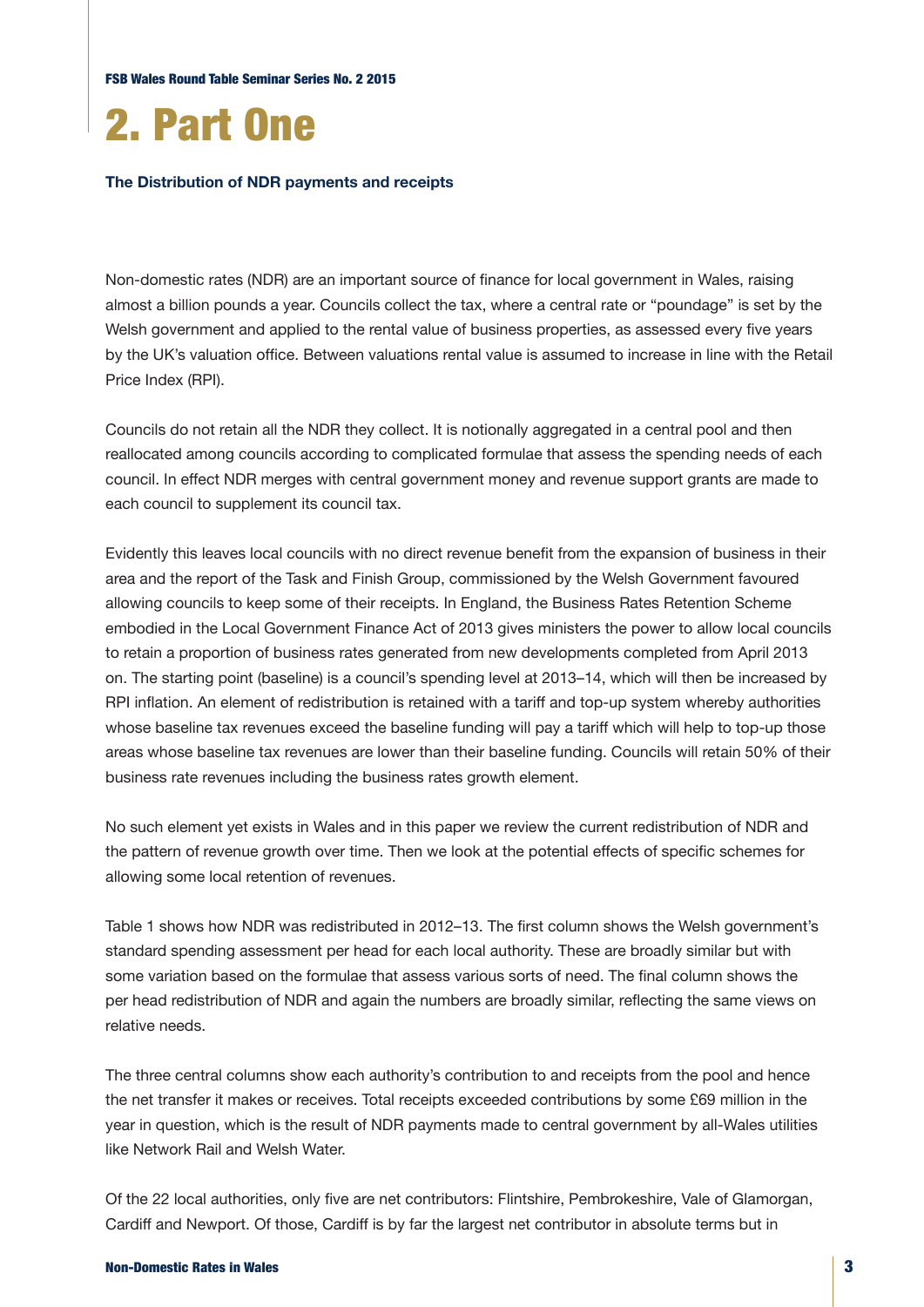percentage terms too. Its net contribution of £61 million is 36 per cent of its NDR receipts; Flintshire, the next biggest contributor hands over 22 per cent of its receipts. The local authority with the largest absolute transfer receipts is Rhondda Cynon Taf but the biggest percentage receipts are those of Blaenau Gwent whose net transfer of £9 million is 85 per cent of its own NDR receipts.

|                          |                                                             | $2012 - 13$             |                   |                                         |                                               |
|--------------------------|-------------------------------------------------------------|-------------------------|-------------------|-----------------------------------------|-----------------------------------------------|
|                          | £ per head                                                  |                         | £ thousands       |                                         | £ per head                                    |
|                          | <b>Standard spending</b><br>assessments and<br>police grant | Contribution<br>to pool | Paid from<br>pool | <b>Net</b><br>transfer to/<br>from pool | Share of re-distributed<br>non-domestic rates |
| <b>Isle of Anglesey</b>  | 1,853                                                       | 14,440                  | 22,024            | 7,584                                   | 315                                           |
| Gwynedd                  | 1,921                                                       | 34,216                  | 38,209            | 3,993                                   | 319                                           |
| Conwy                    | 1,827                                                       | 27,797                  | 36,466            | 8,669                                   | 323                                           |
| Denbighshire             | 1,878                                                       | 18,442                  | 29,051            | 10,609                                  | 291                                           |
| <b>Flintshire</b>        | 1,714                                                       | 60,196                  | 46,872            | $-13,324$                               | 310                                           |
| Wrexham                  | 1,680                                                       | 38,856                  | 41,399            | 2,543                                   | 302                                           |
| Powys                    | 1,840                                                       | 26,012                  | 41,732            | 15,720                                  | 308                                           |
| Ceredigion               | 1,747                                                       | 16,320                  | 24,415            | 8,095                                   | 311                                           |
| Pembrokeshire            | 1,859                                                       | 44,938                  | 38,078            | $-6,860$                                | 316                                           |
| Carmarthenshire          | 1,813                                                       | 36,773                  | 57,149            | 20,376                                  | 305                                           |
| Swansea                  | 1,747                                                       | 74,404                  | 74,941            | 537                                     | 316                                           |
| <b>Neath Port Talbot</b> | 1,876                                                       | 37,661                  | 43,608            | 5,947                                   | 311                                           |
| <b>Bridgend</b>          | 1,796                                                       | 36,944                  | 43,154            | 6,210                                   | 313                                           |
| Vale of Glamorgan        | 1,708                                                       | 40,707                  | 38,833            | $-1,874$                                | 303                                           |
| Cardiff                  | 1,647                                                       | 168,823                 | 107,229           | $-61,594$                               | 303                                           |
| Rhondda Cynon Taf        | 1,889                                                       | 46,509                  | 71,961            | 25,452                                  | 303                                           |
| <b>Merthyr Tydfil</b>    | 1,969                                                       | 16,109                  | 18,079            | 1,970                                   | 322                                           |
| Caerphilly               | 1,894                                                       | 32654                   | 54377             | 21723                                   | 311                                           |
| <b>Blaenau Gwent</b>     | 1,979                                                       | 11741                   | 21664             | 9923                                    | 312                                           |
| Torfaen                  | 1,889                                                       | 20059                   | 27871             | 7812                                    | 307                                           |
| Monmouthshire            | 1,621                                                       | 20869                   | 28377             | 7508                                    | 317                                           |
| Newport                  | 1,842                                                       | 55734                   | 43951             | $-11783$                                | 309                                           |
| <b>Total</b>             |                                                             | 880204                  | 949440            | 69236                                   |                                               |

### **Table 1**

Source: Welsh government statistics

Data is assembled from various tables.

See https://statswales.wales.gov.uk/Catalogue/Local-Government/Finance/Non-Domestic-Rates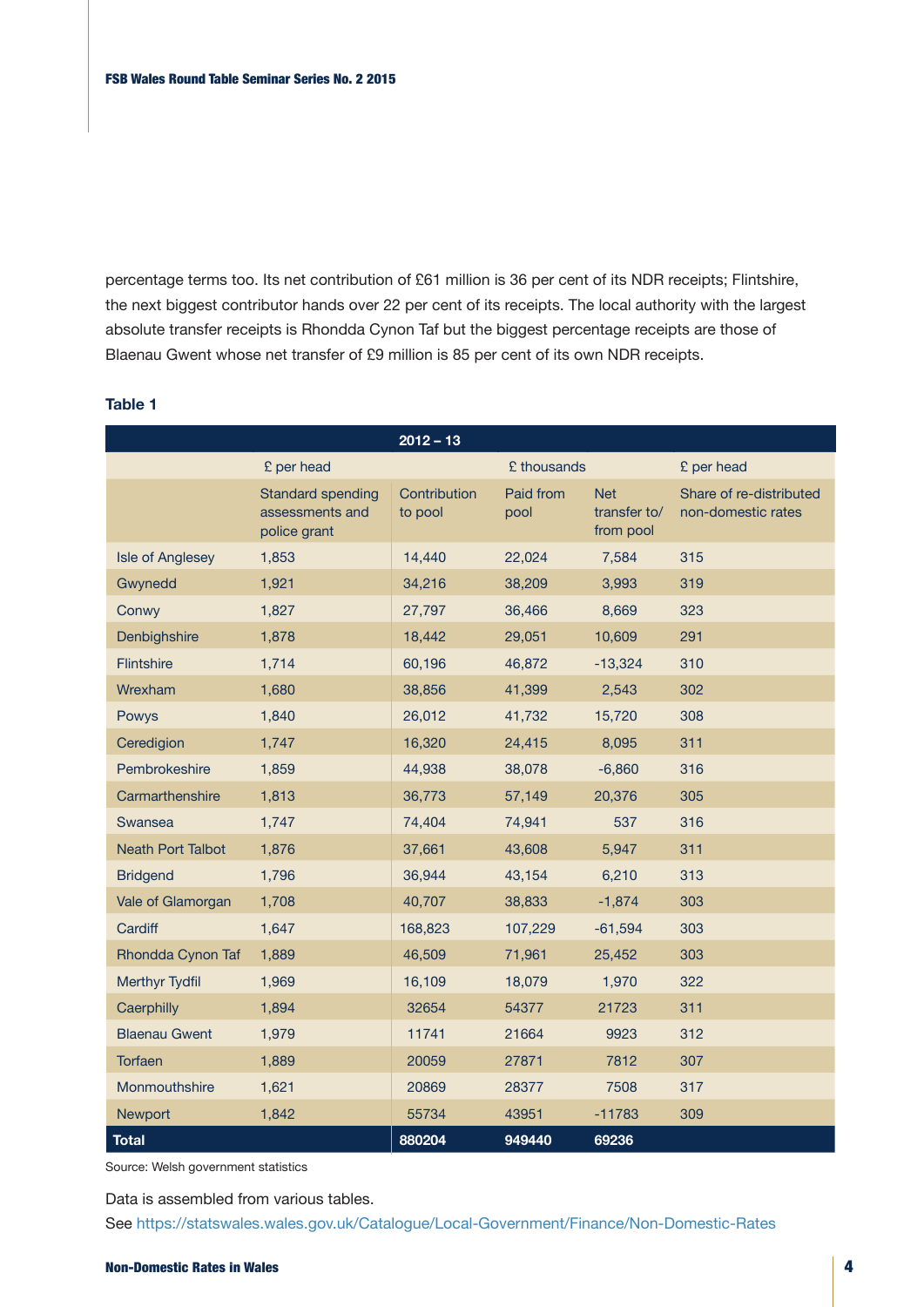## **The growth of NDR receipts by area**

Chart 1 shows the evolution of NDR receipts for selected council areas in Wales, including the three largest cities, two areas in the Valleys, one in the south-west, the west, the north-west and one in northeast Wales. The chart makes very clear the dominance of Cardiff, which collects two and a half times as much as Swansea, the next largest authority. Indeed the increase in Cardiff's receipts since 2000–1 is greater than the current total receipts of any other council. The labels are ordered according to size.



Source: Welsh government statistics; https://statswales.wales.gov.uk/Catalogue/Local-Government/ Finance/Non-Domestic-Rates/Collection/collectionratesofnondomesticrates-by-authority. Index computed by author

However, this dominance is of long-standing and in percentage growth terms Cardiff's receipts are behind those of other authorities like Pembrokeshire and Merthyr since 2000–1, as Chart 2 shows. Swansea is similar to Cardiff in growth terms with Gwynedd the laggard among this group. The labels reflect the order of the areas in terms of growth.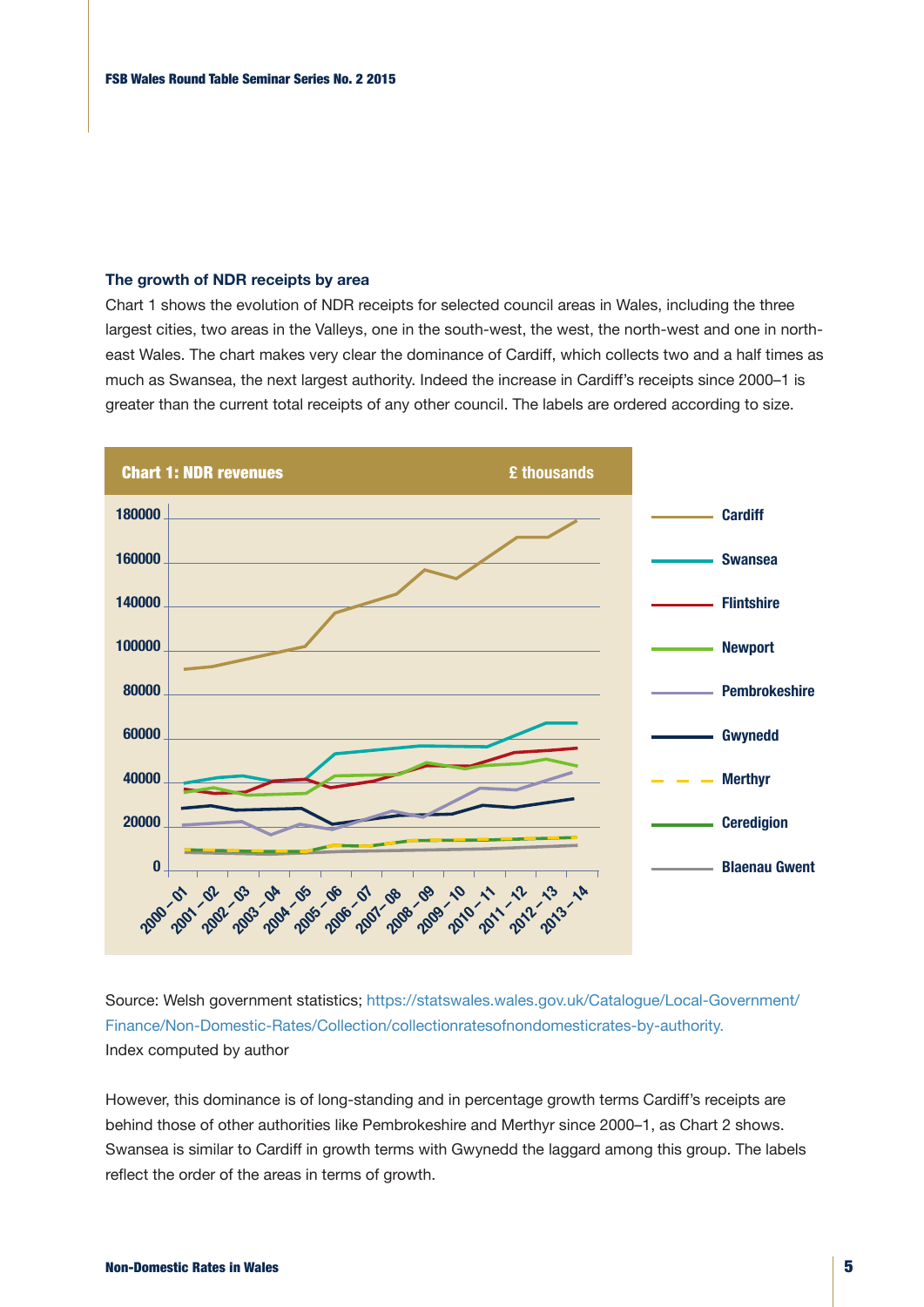

Source: Welsh government statistics, as above

However, the picture is very heavily influenced by the revaluation of 2005-6. The break in the growth paths at that point is clearly visible in the chart; the subsequent revaluation of 2010-11 has had a much less obvious impact. Evidently the revaluation reflected things that had gone on prior to its taking place so in assessing relative outcomes in recent years it is more informative to look at growth since 2005–6.

That growth is shown in Chart 3, which rebases indices to 2005-6. Pembrokeshire remains the stand-out performer, more than doubling NDR receipts, which are up 145 per cent since that date. No other area achieved more than 60 per cent growth. Gwynedd has had the second fastest percentage growth of receipts at 55 percent, just ahead of Flintshire with Cardiff and Merthyr together in the middle of the pack and Newport lagging with growth of just 11½ per cent in receipts since 2005–6. All data are in current pounds, making no allowance for inflation.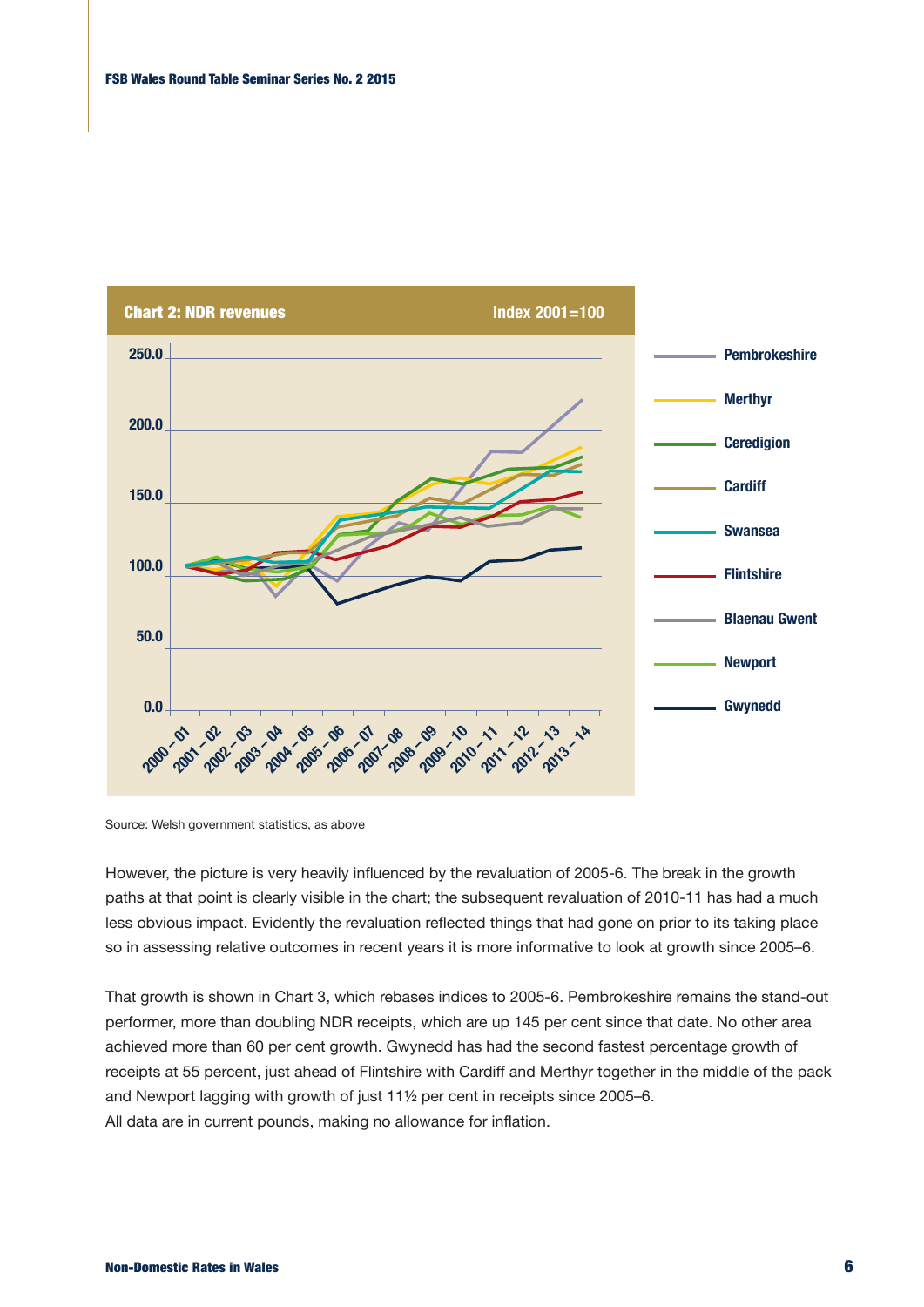

Source: Welsh government statistics, as above

#### **Incentive schemes**

What would be the effect of a scheme that allowed councils to keep some of their NDR receipts above a certain growth rate? Such a scheme has been proposed in order to incentivise councils to promote business in their area. Under current arrangements they derive no direct revenue benefit if their planning and other policies encourage business rather than discouraging it.

The first task would be to pick a baseline growth rate above which councils could retain revenue. We added Rhondda Cynon Taf to the nine councils charted above and, for the sample of ten, the average growth of NDR receipts in the four or five years leading up to the 2005–6 revaluation was just 1.2 per cent. Suppose the government wanted to reward councils that achieved good growth, not just a normal rise with the retail price index. The standard deviation of growth across the sample of 10 councils in the 2000-2005 period was also 1.2 per cent. If the Welsh government had wanted one standard deviation above average it might have let councils keep some proportion of council tax above a growth rate of 2.4 per cent. Since 2005–6 the growth of NDR has accelerated, averaging 4.4 per cent across our sample of 10 councils (becoming 3.6 per cent if we exclude Pembrokeshire whose fast growth distorts the figures).

#### Non-Domestic Rates in Wales 7 and 2008 and 2008 and 2008 and 2008 and 2008 and 2008 and 2008 and 2008 and 2008 and 2008 and 2008 and 2008 and 2008 and 2008 and 2008 and 2008 and 2008 and 2008 and 2008 and 2008 and 2008 and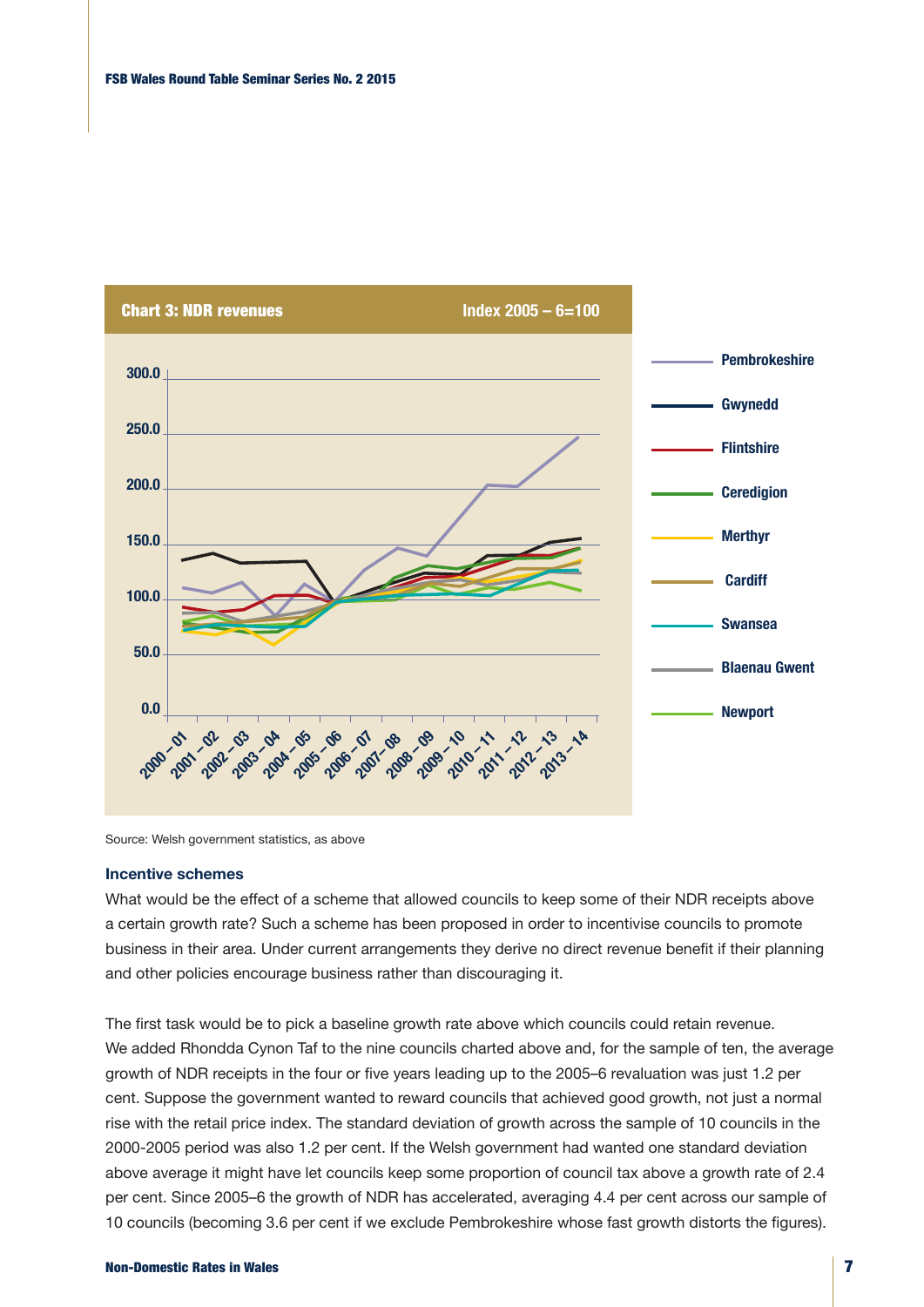That shows picking an appropriate baseline is not necessarily easy. Let us make the arbitrary assumption that the Welsh government might have expected that some acceleration in NDR receipts would occur naturally so it set a target of the 2000-2005 growth rate plus two standard deviations, in practice giving a baseline of 3.6 per cent. Six of the ten authorities exceeded that average growth rate for receipts, namely Gwynedd, Flintshire, Merthyr, Ceredigion, Pembrokeshire and Cardiff, while the others, Newport, Blaenau Gwent, Rhondda Cynon Taf and Swansea did not. Of course, in noting that, we are observing an historical outcome that was unaffected by any change in incentives – since no incentive scheme was in place. Perhaps if the scheme had really been in place outcomes would have been different. This exercise can tell us nothing about how effective such a change in the NDR regime would be in stimulating business. The best it can do is indicate the magnitude of the redistributions that might occur.

After determining the baseline growth rate comes another big decision. Is the 3.6 per cent applied annually to the previous year with no deduction for past shortfalls? In other words, is the test annual rather than cumulative? The alternative is to apply the 3.6 growth rate cumulatively to the original NDR receipts in the base year. As we shall see, that makes a big difference.

Assume to begin that councils retain all NDR receipts above a 3.6 per cent increase on the previous year. If this scheme had been in existence since 2005–6 and the outcome was what occurred councils would have retained a total of £148 million over the period or some 2.1 per cent of the total of their NDR receipts over the period, not including the centralised payments from utilities. The biggest year would have seen 4 per cent of the pool retained, the worst year 0.9 per cent.

For 2012–13 we can work out what this means for each Welsh local authority. We assume it works as follows. The excess revenue above an annual increment of 3.6 per cent is retained and does not go into the pool. The reduced pool is then distributed exactly proportionately to the former distribution. That means the extra retained revenue is not counted against the revenue assessment. The results are shown in Table 2. The difference between total contributions and receipts is because contributions do not include centralised payments by utilities and distributions do not include the money for police authorities.

No change is greater than 2.5 per cent of total revenue from NDR and central government transfers. The biggest beneficiary for the year in question is Vale of Glamorgan that gains £3.8 million. No authority loses more than 0.6 per cent of total revenue. Cardiff is the biggest absolute loser at just over £2.1 million. The distributions obviously vary from year to year and sometimes Cardiff is a gainer. Given its very average growth of NDR, however, Cardiff is not in general a big gainer. Note 2012–13 is a typical year in terms of the size of the total redistribution effect. Retained NDR in that year is 2.1 per cent of total NDR receipts by local authorities, the same as the eight-year average on these assumptions.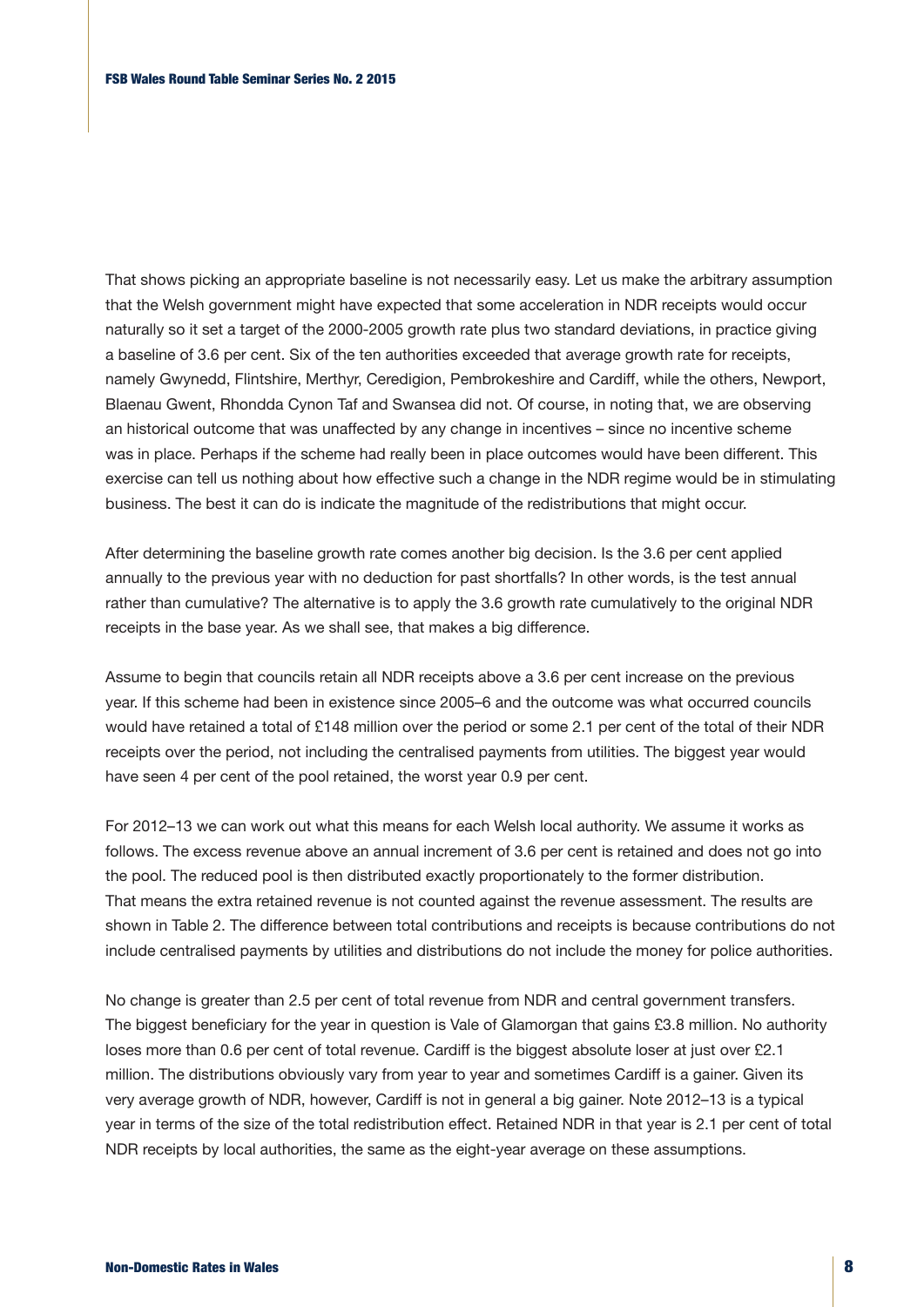### **Table 2**

| <b>Simulation 1</b>      |             | £ thousands                        |                     |                                 |                    |
|--------------------------|-------------|------------------------------------|---------------------|---------------------------------|--------------------|
| <b>Parameters</b>        | Year        | <b>Base growth</b>                 |                     | <b>Retention rate</b>           |                    |
|                          | $2012 - 13$ | 3.6%                               | $\mathbf{1}$        |                                 |                    |
|                          |             | Total resources,<br>current system | <b>NDR</b> retained | Difference in<br>total receipts | Percent difference |
| <b>Isle of Anglesey</b>  |             | 96,990                             | $\mathbf 0$         | $-429$                          | $-0.4%$            |
| Gwynedd                  |             | 176,225                            | 948                 | 198                             | 0.1%               |
| Conwy                    |             | 152,343                            | 1695                | 995                             | 0.7%               |
| Denbighshire             |             | 147,410                            | $\mathbf 0$         | $-605$                          | $-0.4%$            |
| Flintshire               |             | 193,295                            | $\pmb{0}$           | $-927$                          | $-0.5%$            |
| Wrexham                  |             | 173,650                            | 1475                | 646                             | 0.4%               |
| Powys                    |             | 185,144                            | 350                 | $-477$                          | $-0.3%$            |
| Ceredigion               |             | 104,705                            | $\mathsf{O}\xspace$ | $-501$                          | $-0.5%$            |
| Pembrokeshire            |             | 165,865                            | 3523                | 2797                            | 1.7%               |
| Carmarthenshire          |             | 263,405                            | $\pmb{0}$           | $-1130$                         | $-0.4%$            |
| Swansea                  |             | 317,349                            | 2777                | 1303                            | 0.4%               |
| <b>Neath Port Talbot</b> |             | 211,479                            | $\pmb{0}$           | $-858$                          | $-0.4%$            |
| <b>Bridgend</b>          |             | 191,189                            | $\overline{0}$      | $-833$                          | $-0.4%$            |
| Vale of Glamorgan        |             | 159,054                            | 4594                | 3828                            | 2.4%               |
| Cardiff                  |             | 433,421                            | $\pmb{0}$           | $-2142$                         | $-0.5%$            |
| Rhondda Cynon Taf        |             | 367,240                            | $\pmb{0}$           | $-1449$                         | $-0.4%$            |
| <b>Merthyr Tydfil</b>    |             | 90,050                             | 16                  | $-327$                          | $-0.4%$            |
| Caerphilly               |             | 265,098                            | 1833                | 774                             | 0.3%               |
| <b>Blaenau Gwent</b>     |             | 114,080                            | 320                 | $-105$                          | $-0.1%$            |
| Torfaen                  |             | 136,499                            | $\mathsf{O}\xspace$ | $-558$                          | $-0.4%$            |
| Monmouthshire            |             | 97,364                             | 764                 | 216                             | 0.2%               |
| <b>Newport</b>           |             | 201,639                            | 441                 | $-415$                          | $-0.2%$            |
| <b>Total</b>             |             | 4,243,493                          | 18,736              |                                 |                    |

Note: difference in total receipts combines NDR retained with smaller distributions from a reduced NDR pool.

Results are sensitive to the baseline specified. If a baseline growth of 2.4 per cent were specified the retained earnings in 2012–13 and over the eight years would have been 2.7 per cent of total receipts. Baseline growth of 4.4 per cent would have reduced the retained receipts to 1.8 per cent of the total in 2012–13 and over the eight years.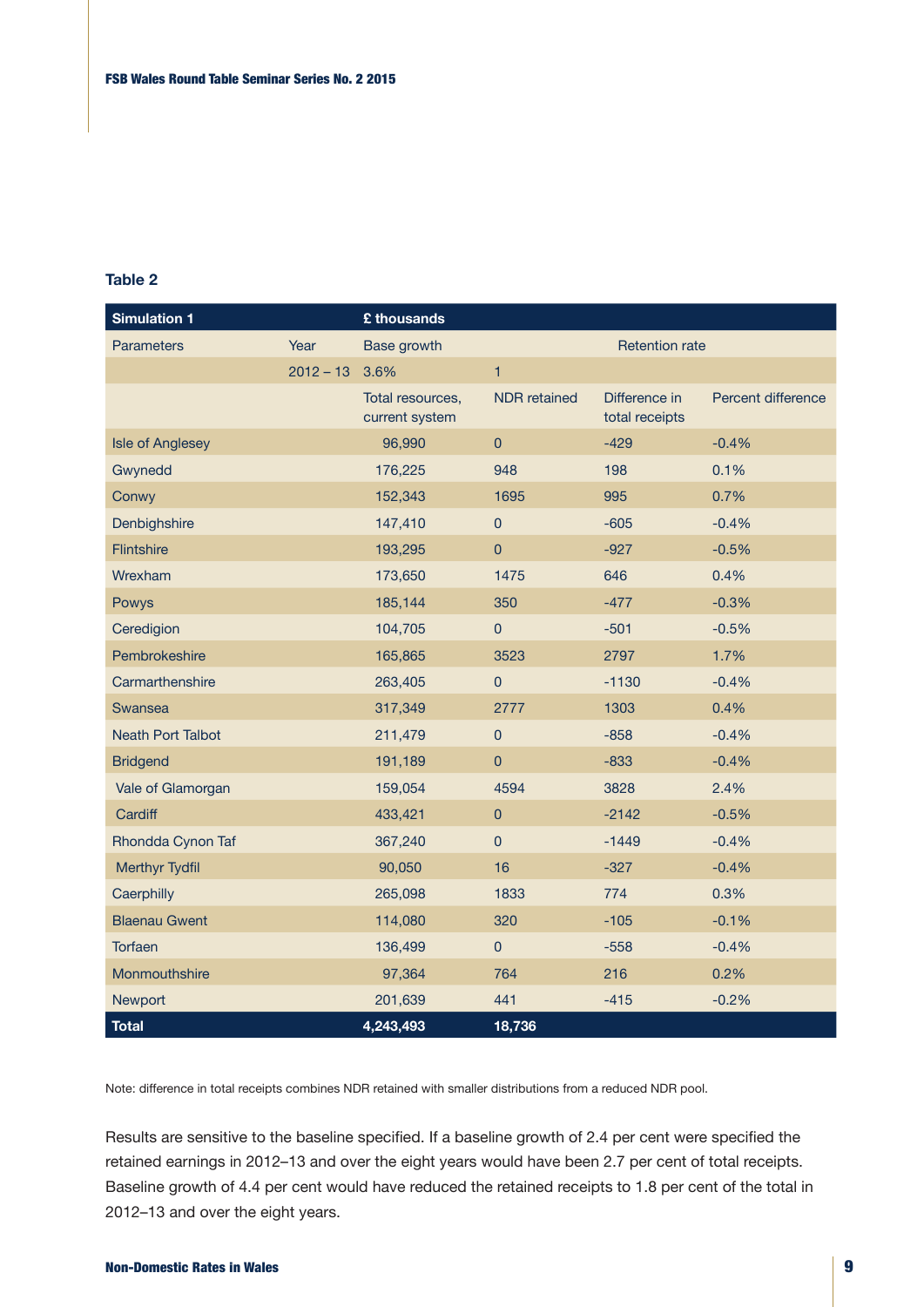It might be thought that all these effects are rather small. We now examine the more radical scheme in which councils can keep growth in NDR above a baseline that is not adjusted annually for actual outcomes.

The effect of that over the 2005–2013 period would be to more than double the amount of NDR retained to £327 million, some 4.5 per cent of the total. Retentions in each year range from a low of 2.4 per cent to a high of 6.6 per cent as a proportion of total council revenues. It also leads to a different pattern of retentions and transfers as Table 3, for 2012–13 shows.

### **Table 3**

| <b>Simulation 2</b>      |             | £ thousands                        |                       |                                 |                    |
|--------------------------|-------------|------------------------------------|-----------------------|---------------------------------|--------------------|
| <b>Parameters</b>        | Year        | Base growth                        | <b>Retention rate</b> |                                 |                    |
|                          | $2012 - 13$ | 3.6 cumulative                     |                       | $\mathbf{1}$                    |                    |
|                          |             | Total resources,<br>current system | <b>NDR</b> retained   | Difference in<br>total receipts | Percent difference |
| <b>Isle of Anglesey</b>  |             | 96,990                             | $\overline{0}$        | $-1,053$                        | $-1.1%$            |
| Gwynedd                  |             | 176,225                            | 5,317                 | 3,479                           | 2.0%               |
| Conwy                    |             | 152,343                            | $\overline{0}$        | $-1,718$                        | $-1.1%$            |
| Denbighshire             |             | 147,410                            | 78                    | $-1,406$                        | $-1.0%$            |
| <b>Flintshire</b>        |             | 193,295                            | 5,825                 | 3,552                           | 1.8%               |
| Wrexham                  |             | 173,650                            | 465                   | $-1,569$                        | $-0.9%$            |
| Powys                    |             | 185,144                            | $\overline{0}$        | $-2,030$                        | $-1.1%$            |
| Ceredigion               |             | 104,705                            | 1,423                 | 194                             | 0.2%               |
| Pembrokeshire            |             | 165,865                            | 19,547                | 17,766                          | 10.7%              |
| Carmarthenshire          |             | 263,405                            | 624                   | $-2,148$                        | $-0.8%$            |
| Swansea                  |             | 317,349                            | $\mathbf 0$           | $-3,617$                        | $-1.1%$            |
| <b>Neath Port Talbot</b> |             | 211,479                            | 8,337                 | 6,233                           | 2.9%               |
| <b>Bridgend</b>          |             | 191,189                            | $\overline{0}$        | $-2,044$                        | $-1.1%$            |
| Vale of Glamorgan        |             | 159,054                            | 4,475                 | 2,597                           | 1.6%               |
| Cardiff                  |             | 433,421                            | 1,999                 | $-3,256$                        | $-0.8%$            |
| Rhondda Cynon Taf        |             | 367,240                            | $\mathbf 0$           | $-3,554$                        | $-1.0%$            |
| <b>Merthyr Tydfil</b>    |             | 90,050                             | $\overline{0}$        | $-840$                          | $-0.9%$            |
| Caerphilly               |             | 265,098                            | 422                   | $-2,176$                        | $-0.8%$            |
| <b>Blaenau Gwent</b>     |             | 114,080                            | $\overline{0}$        | $-1,042$                        | $-0.9%$            |
| <b>Torfaen</b>           |             | 136,499                            | $\mathbf 0$           | $-1,370$                        | $-1.0%$            |
| Monmouthshire            |             | 97,364                             | $\mathbf 0$           | $-1,344$                        | $-1.4%$            |
| <b>Newport</b>           |             | 201,639                            | $\mathbf 0$           | $-2,100$                        | $-1.0%$            |
| <b>Total</b>             |             | 4,243,493                          | 48,513                |                                 |                    |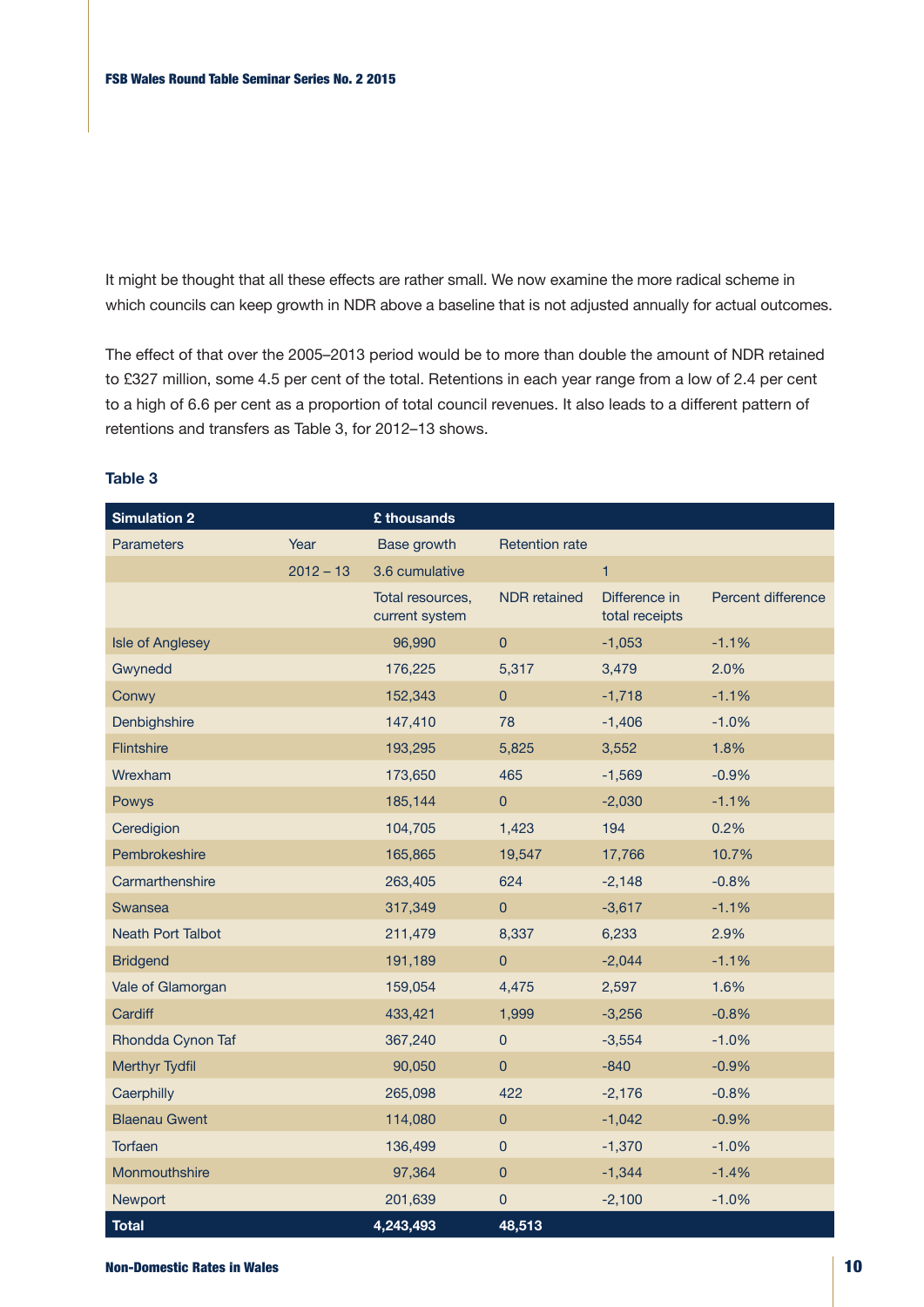The big gainers in this case are councils like Pembrokeshire which have seen a sustained rise in NDR receipts. Differences are now material with one gainer receiving over 10 per cent more and a number of losers being over 1 per cent down. Recall that these are redistribution that would have followed an attempt to incentivise councils but where all changes are in a sense random because the NDR evolution was unaffected by incentives and would have happened anyway.

Presumably these distributional changes would in themselves not have been welcome to the Welsh Government since they go against its expenditure assessment. We could ask the question: what sort of business response to the incentivisation of local councils could we expect? And what sort of response would be necessary to compensate for the departure from distributional objectives?

There is no obvious way to answer the first question. Local authorities can often use their control of local planning rules and regulations to foster business and they can use their own resources to market their locality to potential investors. Otherwise their policy instruments are rather limited. From a Welsh point of view, too, generating business in a particular area is only of advantage if the business is genuinely new or comes in from outside Wales; displacing business within Wales is not the point.

We can attempt to answer the second question. Note from Table 3 that in 2012–13 the biggest percentage loser from the scheme we simulated was Monmouthshire, down £1.3 million or 1.4 per cent of its total receipts in that year; the biggest absolute loser was Cardiff, down £3.3 million, some 0.8 per cent of its total revenue. How much more would the NDR pool have had to have grown from 2005-6 to offset those losses? Distributions as a percentage of the pool have been very stable since 2005-6. Monmouth has drawn an average 2.9 per cent with a standard deviation of only 0.02 per cent; Cardiff has drawn an average of 10.9 per cent with a standard deviation of 0.26 per cent. For them to break even in 2012-13 the adjusted pool, after retentions, would have to be 6.3 per cent bigger than it was.

The pool distributions to local authorities (excluding payments for police) grew almost 36 per cent between 2005–6 and 2012–13. To ensure there were no losers in that year the pool would have had to be 44 per cent larger than in the base year to allow for its loss of retained NDR receipts. Yet if it had been, there would surely have been more retentions, necessitating still faster growth. In other words the growth rate would have had to increase from an annual average of 4.4 per cent to at least 5.3 per cent and probably more.

It seems unlikely that total NDR receipts across Wales could accelerate by over one per cent each year simply because councils are allowed to keep any growth in Council Tax above 3.6 per cent. That does not in itself mean it is not worth introducing an incentive scheme but it does mean that there are sure to be distributional consequences of doing so, with some losers.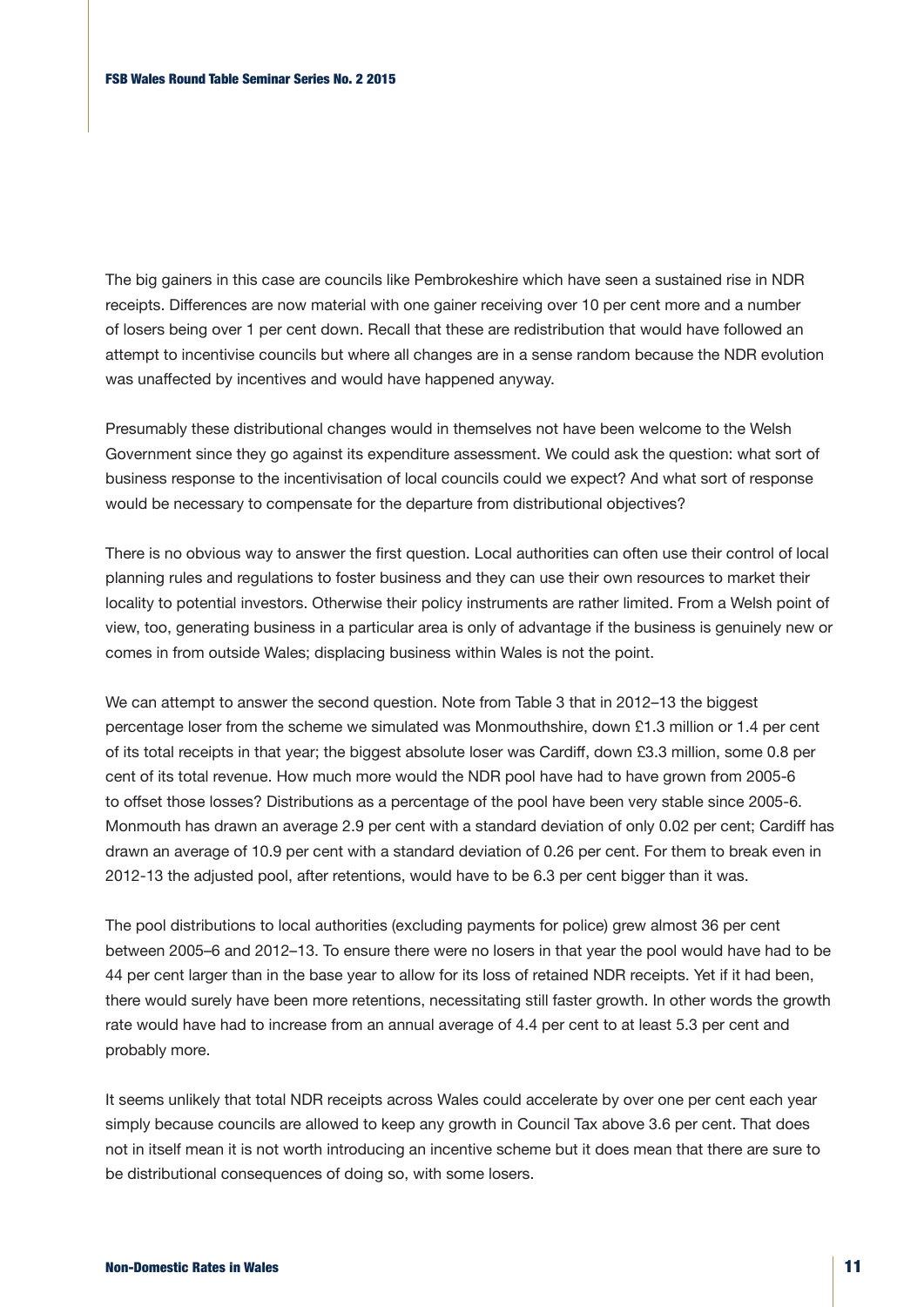Greater incentives could be imagined, such as keeping all receipts above the base year level, in effect setting baseline growth at zero. That, of course, would lead to larger redistribution. If such a scheme had been introduced in 2005–6 and growth been what it was, by 2013–14 over one quarter of all NDR receipts would have been retained by the collecting council and over the seven year period nearly 16 per cent of NDR receipts would have been retained. Such an outcome would have entailed a squeeze on councils with slow-growing NDR receipts like Newport unless they had unusual opportunities to stimulate much faster growth or the re-distribution parameters from the pool were changed in their favour.

#### **Optimal structure of an incentive scheme**

Any general incentive scheme has three parameters: the baseline growth rate, the frequency of baseline adjustment, the proportion of NDR receipts above baseline to be retained. As we have seen, changes to any of these parameters can have an effect on outcomes. Frequent revision to the baseline, such as the annual revision simulated for Table Two above, results in rather small numbers for retentions. It could also reward erratic, one-year changes that are not sustained. A baseline adjusted every five years or more gives rise to larger retentions and is more sensible. There is evidently a trade-off between the baseline and the retention rate.

A high retention, high baseline combination gives the local authority more incentive to raise NDR receipts so long as exceeding the baseline is a feasible objective. If it is set too high for some authorities, however, it could have a lesser effect on them than partial retention above a lower, more achievable baseline. The difference in growth rates of NDR among council areas might well leave some councils in the cold if an aggressive baseline were selected.

Another possibility is to give each local authority its own specific baseline, reflecting its long-run record but encouraging a feasible "stretch". This would, however, introduce significant complexity into NDR collection and distribution. To avoid haggles and perceived political bias it would also require the development of some formula for setting baselines parallel to existing spending assessment formulae.

In order to give realistic opportunities to the less dynamic areas, a low baseline is desirable but that would entail large retentions by dynamic areas. To offset the latter effect partial retention would be required. For example, if we allowed a retention rate of 25 per cent above a flat baseline, total retentions are of the same order of magnitude as those in the second simulation, with results reported in Table 3. The pattern of redistribution is, however flatter, as shown in Table 4.

If retention rates are set too low, however, the incentive effect might be inadequate. There is no evident optimum and different combinations of parameters need to be simulated and, perhaps, piloted before being generally adopted. The UK government's proposals for partial retention in the 2013 Act referred to above are fairly complex but could provide another template.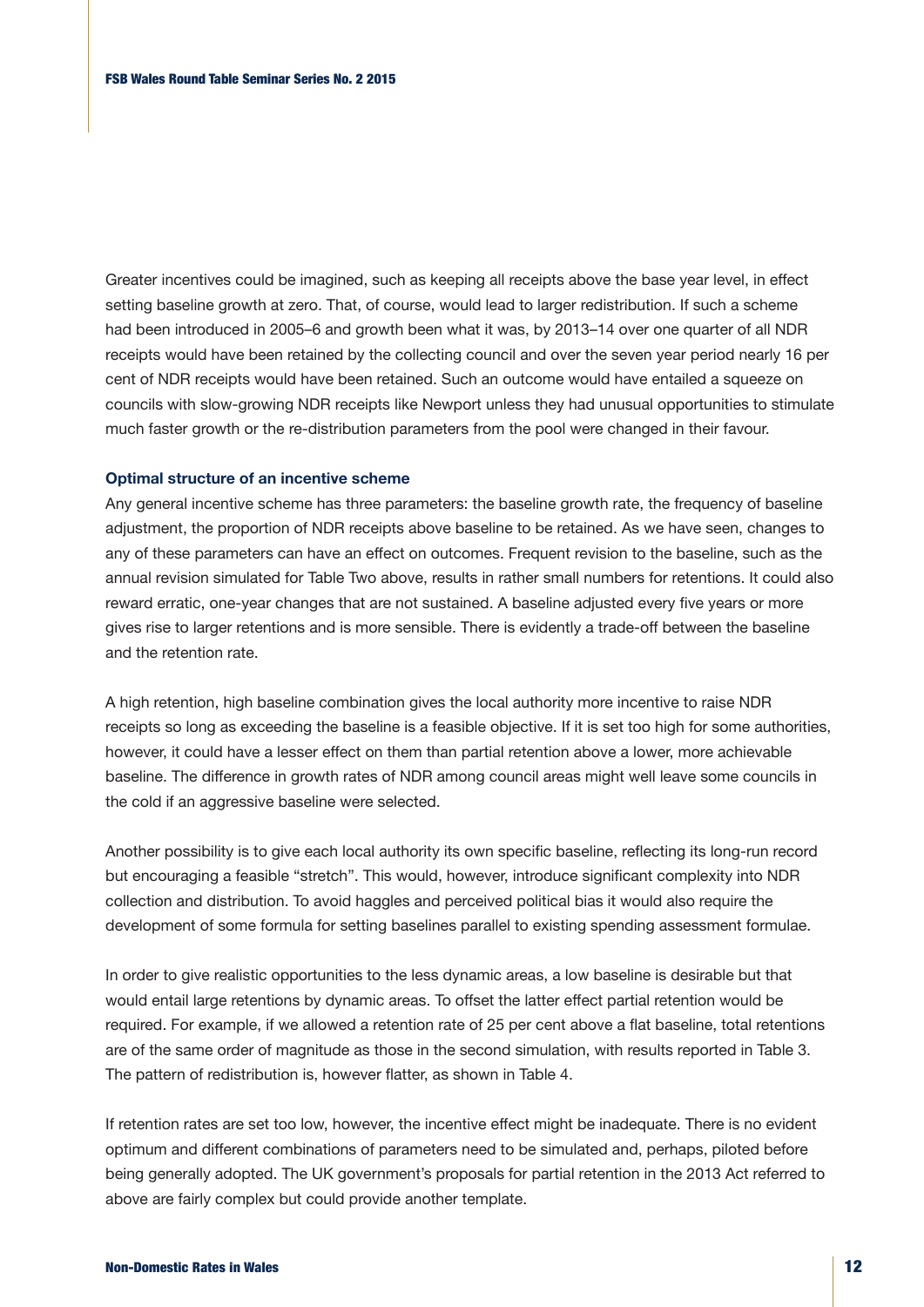Before the advantages of a general system of retentions have been explored, there is the option of an ad hoc arrangement which allows local authorities to retain revenues flowing from a specific development. In 2009 the UK Government passed the Business Rate Supplements Act, following the recommendation of the Lyons Enquiry of 2007. The Act provides a discretionary power for councils to levy a supplement on the national business rate and to retain the proceeds. Levying authorities must consult on the levy amount and duration as well as any related reliefs and exemptions with businesses in the area. The idea could be extended to retaining all or part of revenue consequent on changing planning regulations, also after appropriate mandatory consultation.

### **Table 4**

|                          | $2012 - 13$               |
|--------------------------|---------------------------|
|                          | <b>Percent difference</b> |
|                          | <b>Total revenue</b>      |
| <b>Isle of Anglesey</b>  | $-0.5%$                   |
| Gwynedd                  | 0.5%                      |
| Conwy                    | $-0.3%$                   |
| Denbighshire             | $-1.0%$                   |
| <b>Flintshire</b>        | 0.9%                      |
| Wrexham                  | $-0.1%$                   |
| Powys                    | $-0.5%$                   |
| Ceredigion               | $-0.2%$                   |
| Pembrokeshire            | 2.6%                      |
| Carmarthenshire          | $-0.4%$                   |
| Swansea                  | $-0.1%$                   |
| <b>Neath Port Talbot</b> | 0.6%                      |
| <b>Bridgend</b>          | $-0.5%$                   |
| Vale of Glamorgan        | 0.6%                      |
| Cardiff                  | 0.8%                      |
| Rhondda Cynon Taf        | $-0.8%$                   |
| <b>Merthyr Tydfil</b>    | $-0.1%$                   |
| Caerphilly               | $-0.4%$                   |
| <b>Blaenau Gwent</b>     | $-0.5%$                   |
| Torfaen                  | $-0.8%$                   |
| Monmouthshire            | $-0.6%$                   |
| <b>Newport</b>           | $-0.2%$                   |

Parameters: baseline growth 0%, retention rate 25%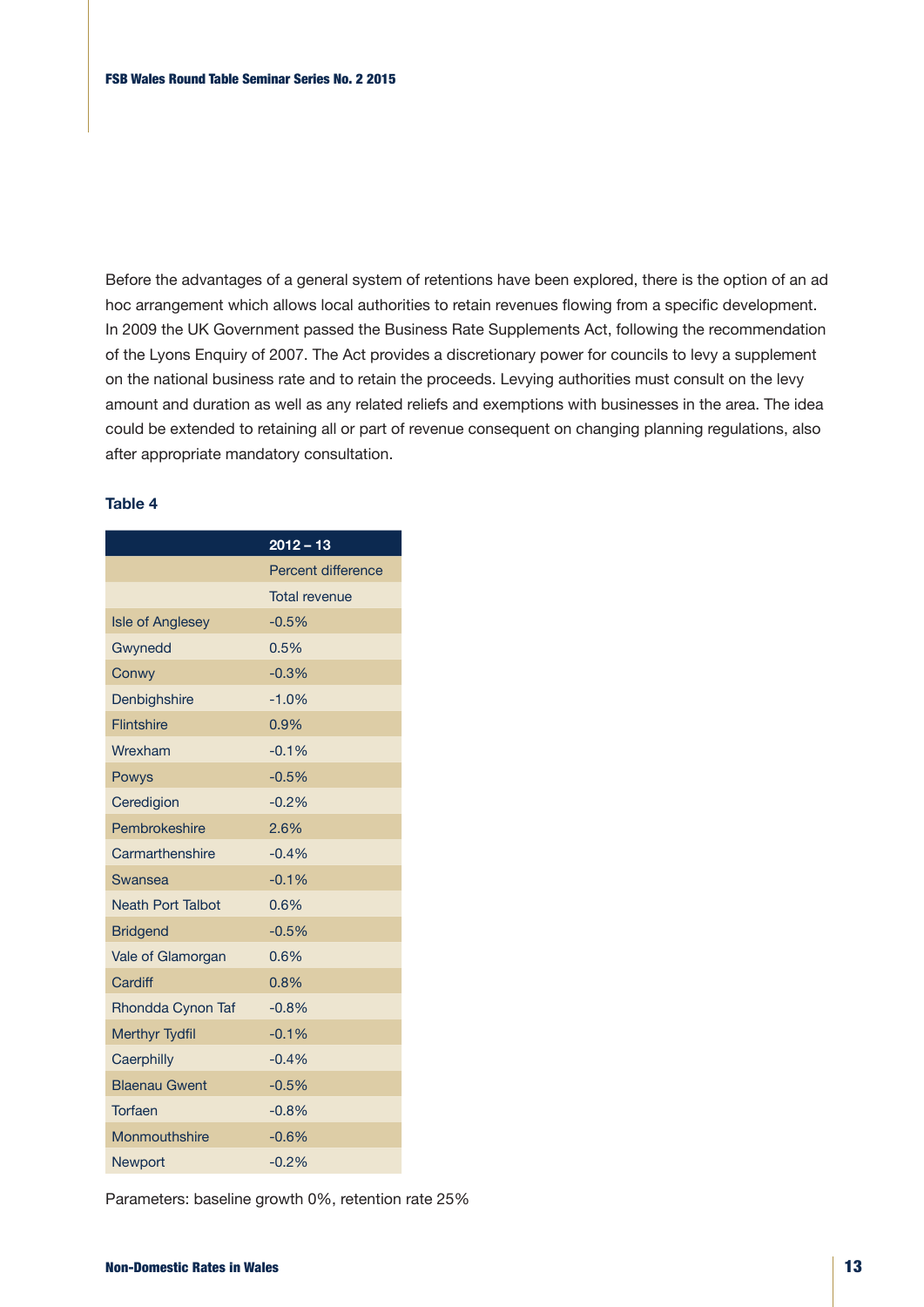By tying retention to an increase in rates or to a particular development which the council has facilitated, e.g. through changed planning permissions, the incentive effect is maintained. At the same time redistributions occurring for reasons not related to council policy are limited. This approach therefore has much to recommend it.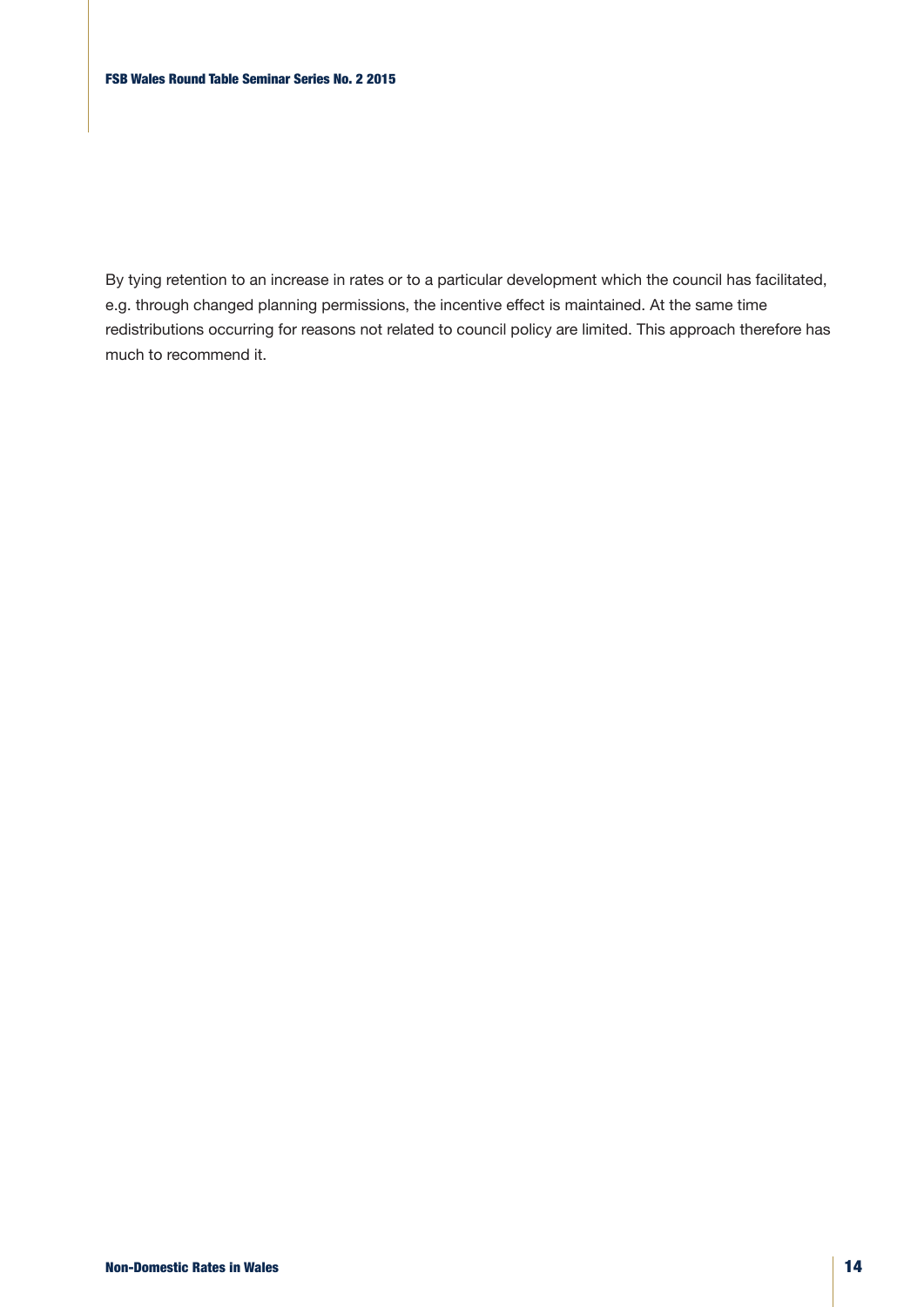# 3. Part Two

#### **More fundamental reform**

Recent concern about NDR has focused on the high relative value of business rates in the UK compared with other countries and the fact that the tax, being unrelated to business turnover or profit had become a greater burden in times of recession and slow growth, particularly on small business and most particularly those in the retail sector.

Experience with local government finance and various efforts at reform has predisposed many to be against major tax reform. That was certainly the perspective of the Welsh government in setting up the Task and Finish Group, chaired by Professor Brian Morgan to consider non-domestic-rates. The terms of reference, quite clearly, were to consider how to improve the operation of the tax with minor changes or reforms but not to question the basis of the tax itself. The Group has produced a series of detailed reports following that approach.

Valuation is a thorny issue with NDR. Quinquennial valuations mean actual rental values can diverge from those used in rate assessment. Most countries making extensive use of property taxes have more frequent revaluations. Australian states, for example, may revalue annually or every three years. In the UK the way legislation is drafted and the nature of the appeals mechanism means that there are many lengthy appeals, which makes it difficult to have more frequent revaluations. Problems are compounded by the use of the retail price index (RPI) to update valuations between revaluation exercises. Actual property rental values have fallen by as much as 40 per cent in recent years, while the RPI has gone up steadily. Moreover, the government in the UK has announced a postponement of rates revaluation from 2015 to 2017. The government has proposed more frequent but simpler, more standardised, valuations. The proposal has been greeted with suspicion but a simpler system providing fewer grounds for appeal would have many advantages for everyone except the lawyers.

While there is a widespread feeling in business circles that NDR is unfair in being so unresponsive to business conditions and revenues, it must be recognised that that characteristic is a virtue from the government's point of view since it reduces the variability of tax revenues. A reasonable compromise would retain an asset base for the tax but would make valuations more responsive to fluctuations in the market price of the asset. To the extent that those fluctuations reflected general business conditions, such an approach would make the tax at least marginally more responsive.

While the matter could stand further analysis, it can evidently be analysed to death. The outlines of a solution seem clear enough. Enough data are now available to construct an annual index of prices of various kinds of commercial property – industrial, retail and office – from transactions or advertised prices. Evidently there could be divergent movements in prices of property of different sizes or in different locations. The granularity or geographical disaggregation of the index will be limited by the data available and that is a matter for investigation. Yet there is no sense in making the best the enemy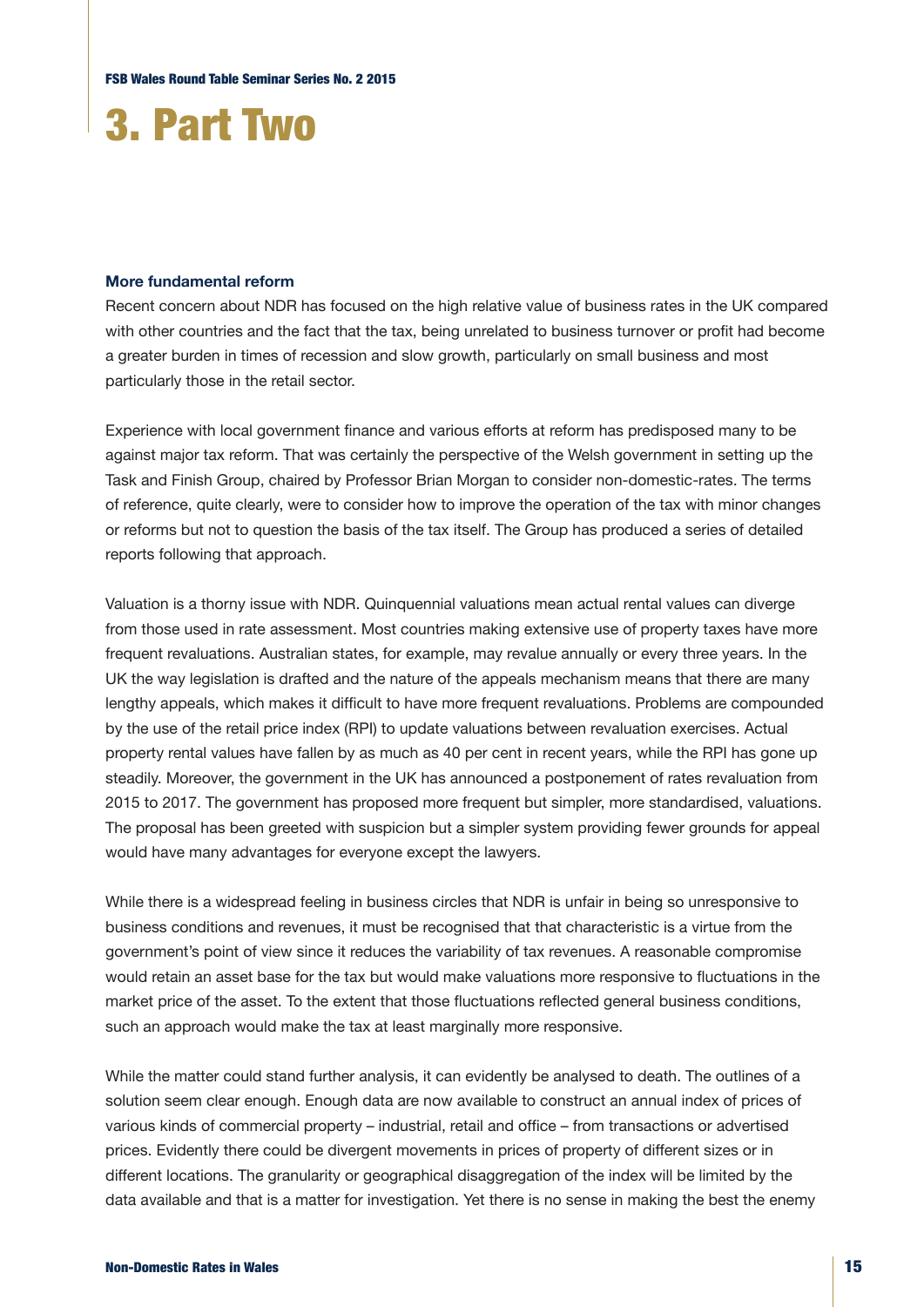of the good; an average price index for the relevant property type in the broad region concerned is a lot better than using the RPI. House price indices can be complex constructions using hedonic regression procedures (see below) but that, while desirable in principle, is not necessary to effect an improvement on the current situation. Since property price indices can be highly volatile, it makes sense to smooth them using a multi-year moving average. That can be justified by the reflection that the rental value of a property depends on what rental contracts are in place as well as by its intrinsic characteristics. If rental contracts in a sector have an average duration of, say, five years, some one fifth of properties are subject to negotiation at current prices. It could be justified therefore to make the revaluation index a five-year moving average of property price changes. It would then reflect large declines such as those seen since 2008 but do so relatively smoothly. That would be a good proposal to table subject to revision and refinement on the basis of data research and testing.

#### **The tax base**

Business shares with the household sector a particular resentment of taxes on assets as opposed to taxes on income. However if the state has to collect a certain amount of tax it makes sense to broaden the base rather than have high rates on a narrow tax base of incomes alone. Some asset taxes have a strong economic rationale in terms of their effects relative to income taxes and they are easy to collect and hard to evade. Countries that rely less on property taxes than the UK countries do almost invariably have much higher social security contributions. While people may resent such contributions less, associating them with entitlement to welfare benefits, they are, in effect, a tax on employment. As such, they are not an attractive option in a country like Wales with relatively low levels of economic activity. Local turnover taxes have not been a success in Germany or Italy where the tendency is to move away from them towards property taxes. Calls for taxes on property to be replaced by employment, profit or turnover taxes are likely, therefore, to fall on deaf ears. Some element of asset taxation will remain and the objective is to make it as efficient, as fair and as incentive-compatible as possible.

The Mirrlees report on the UK taxation system noted that business property taxes were a combination of two taxes, one on land and one on the structures put on the land. They pointed out that all economic theory declares the first to be an excellent tax and the second to be a very bad tax. They therefore argued for replacing business rates levied in effect on property and its rental value with a tax on the land value.

Why in principle would that be a good idea? The quantity of land is more or less fixed. As Mark Twain said, they're not making it any more. Planning restrictions as well as location mean that land is not homogenous; some tracts are more valuable than others. Nonetheless, unless planning restrictions change all types of land are in fixed supply at any time. That means a tax on land is generally and eventually capitalised in its price. Bringing in such a tax would alter land prices by the amount of the tax leading to windfall losses for landowners but it does not thereafter change economic behaviour at all.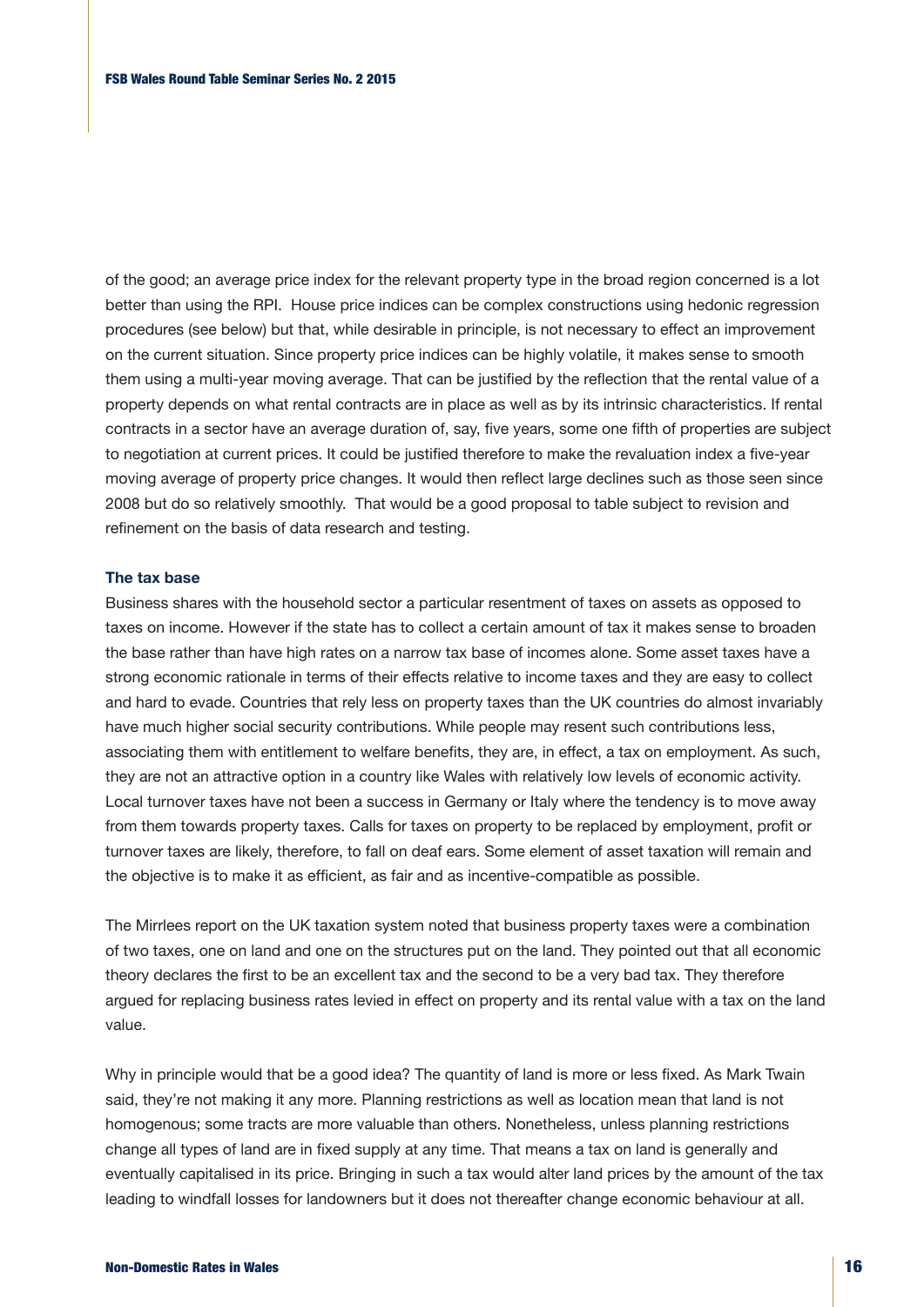No-one has an incentive to do anything different because land is taxed. That is not true of a tax on buildings. If the buildings have a commercial purpose, taxing them will tend to discourage investment in them because it reduces the expected return to that investment. Shifting the tax from business property to land removes a disincentive to investment or upgrading of business properties.

Moreover if unoccupied land is not taxed at all, there can be an incentive to demolish buildings on it or to hoard it for speculative purposes. A land value tax removes those perverse incentives. Since a land tax can be levied at any rate up to the full annual rental value of the land, it can be levied at the rate which confers fiscal neutrality with current business rates. A land value tax or site-value rating could therefore replace existing business rates. Indeed a slightly higher rate would also pay for phasing out of stamp duty on commercial property transactions, another tax that inhibits commercial development.

As Mirrlees asked, if this case is so obvious, why has it not happened already? There are a number of bodies campaigning for such a tax but it is not being proposed by any political party. There are two broad reasons: political and practical or administrative. Switching the basis of a tax will inevitably lead to winners (people with expensive buildings on cheap land) and losers (people with cheap or no buildings on expensive land). It is a law of politics that beneficiaries from a political change are generally ungrateful while losers are resentful, even vengeful. The political calculus therefore usually enjoins doing nothing.

The second reason is more respectable. There is a reasonably active market in business properties of various sorts so it is possible to value their capital and rental value in most districts by direct observation of market prices for similar properties. The market in vacant land is thinner and in some areas no or few transactions may occur over quite long periods of time. Valuations would therefore have to follow less direct methods and there is a fear that these might be opaque and contentious. If the system were bogged down by endless appeals, some of the theoretical advantages could be lost.

This is a serious consideration and some astute and experienced people would oppose replacing NDR with a site-value tax on those grounds. It should also be acknowledged that while taxing land would have great advantages in ceasing to penalise commercial property investment it would remain a tax that was not very responsive to business conditions. One of the features that make NDR unpopular would remain.

If we accept that as inevitable and further suppose that politicians could be persuaded to do the right thing if appropriate transitional arrangements were in place, the case against switching to land-based business taxation comes down to the transitional costs of the change and the concern over valuation, so let us examine those issues.

We should note, first of all, that the issues have been resolved in practice in other countries. Australia, New Zealand and Denmark all have systems of land taxation, as do a number of localities in the United States.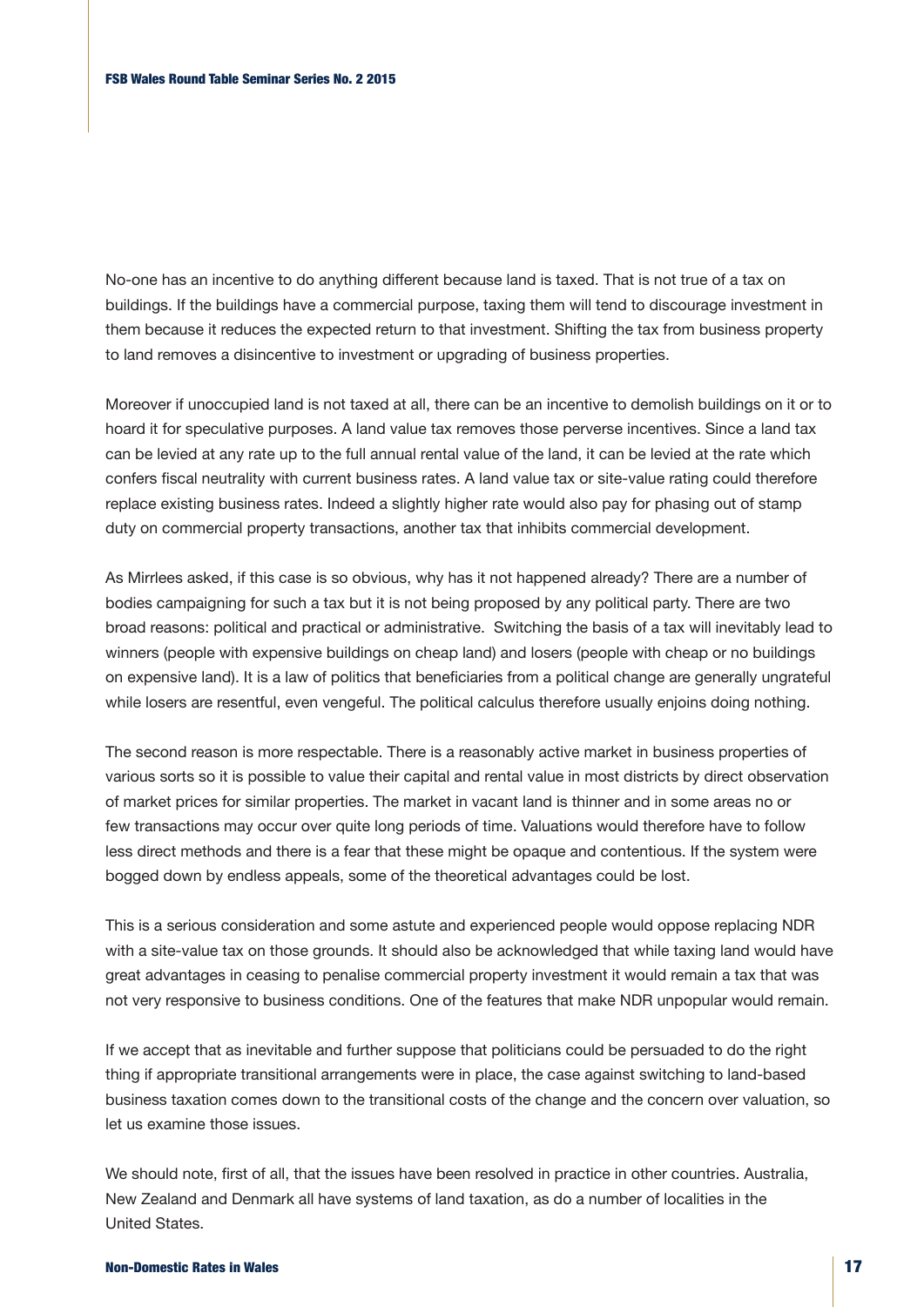There is a wide range of approaches to valuation. It is almost always carried out by dedicated agencies but in some countries it is centralised like the Valuation Office Agency (VOA) in England and Wales while in other places provincial or local authorities each have their own agency. In some places, such as Victoria, Australia, valuations are detailed. In other Australian states there is more of a mass production approach to valuation. Revaluations range from being annual to five-yearly.

In any event for a land-based tax or rate to operate a complete land registry is necessary or at least one covering all the land types to be subject to the tax. The registry must cover the ownership, size and value of each landholding or hereditament.

Some campaigners argue for a land value tax to replace a wide range of other taxes, including Council Tax. Such a change would require a complete survey of all the landholdings in the UK. The partisans for such a tax point out that extensive valuation was accomplished in just a few years after 1910 when Lloyd George introduced some land taxes in his "People's budget" (later abolished). It was done without benefit of aerial mapping or computer-based data bases. Moreover William the Conqueror managed to compile the Domesday Book in 1085-86, covering much of England, with even more primitive technology. However the effort required does seem to daunt modern politicians and surveyors.

It is just as well, therefore, that the effort required would be less if we suppose that land-based taxation in the UK would replace just NDR and stamp duty on commercial real estate transactions. In that case we do not need a complete register of residential land. Moreover we can assume that agricultural land, particularly in Wales, would be zero rated. Farmers could be asked to declare their holding for tax purposes – self assessment – but it would not entail any payment.

Current Valuation Office Agency registers for NDR purposes would provide most of the information required for a site value tax. The main gap would be land that is zoned or available for commercial use but is unused. The register would have to be completed for such land. The effort could be reinforced by legislation encouraging self assessment. One proposal is that the local authority should have first refusal on buying any vacant land for sale at the price that the owner has put on it in self assessment. One would not expect the right to be exercised but it would militate against under-declaration. (This is an example of the fair cake-cutting theorem in economics. If two people are sharing a cake, give one person the knife and the other person the right to choose the first slice. Chances are you get a fair division.)

One key point to note is that it does not matter if the VOA cannot value the absolute price of land accurately. It is the relative value of one piece of land compared with another that counts. Why so? Recall that the objective is to replace NDR and stamp duty land tax (SDLT) on commercial properties. Therefore we know what the total revenue has to be for the site-value tax to yield. That yield can be seen as the product of the land rental value and the multiplier. If the land values are too low in aggregate the multiplier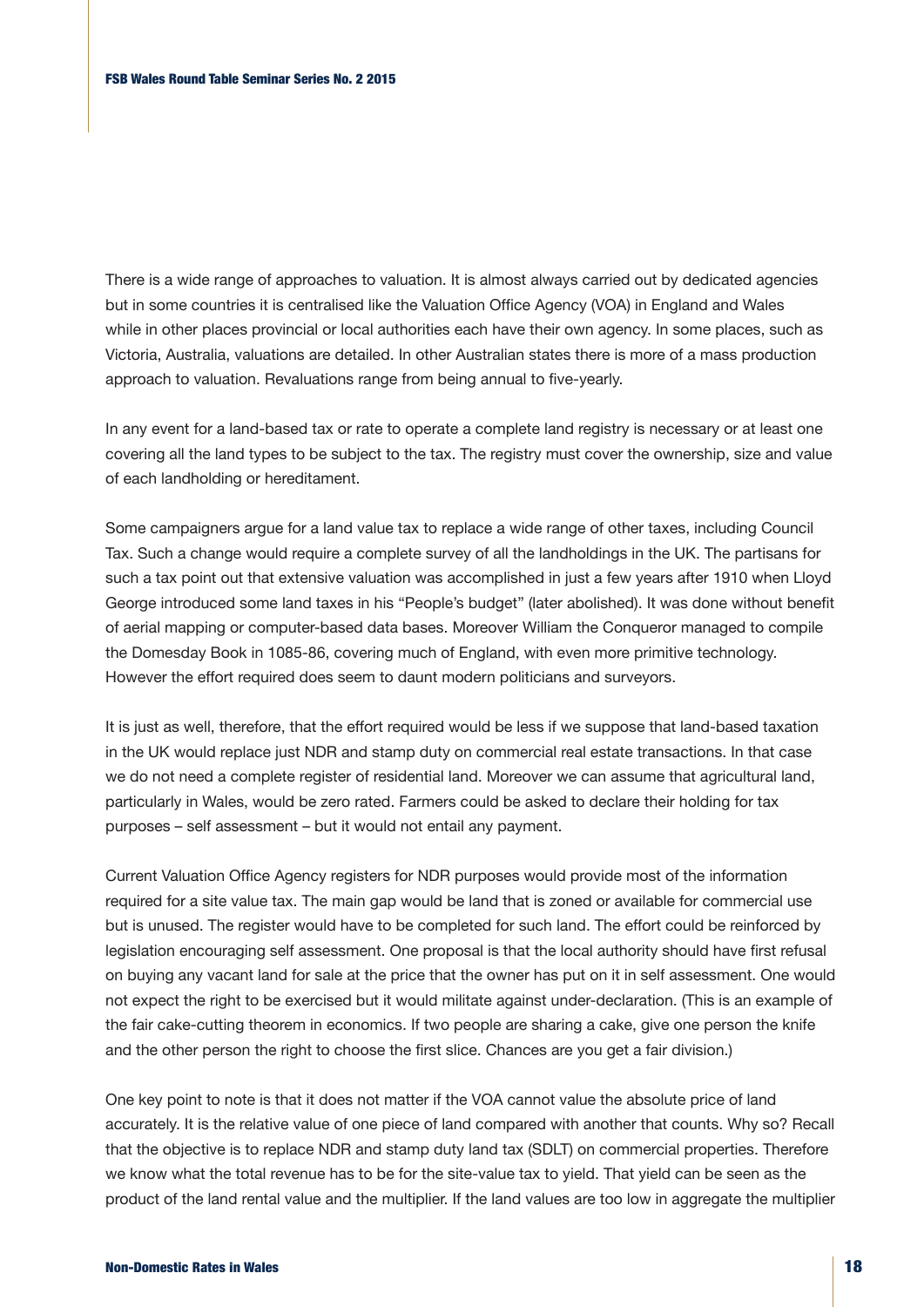will be higher and vice versa. Knowing the total land in Wales available for commercial use or in such use, the average tax or rate per hectare is determined. (This data is not currently in the public domain.) The key issue is how individual plots relate to that average.

The basic method for valuing land is sales comparisons, which work well when there are a number of transactions for each distinct type of land in every valuation area. Where there are not, valuers may be accused of not comparing like with like or of treating exceptional cases as typical. For that reason information from price comparison will generally need to be supplemented by other methods.

The most straightforward is the cost approach. The valuer assesses the replacement cost of buildings on the site and subtracts that from the assessed value of the property to arrive at a residual which is taken to be the land value. Since construction costs are fairly uniform in most parts of the country, this method leads to the conclusion that the main regional variation in property values is down to varying land values.

Clearly such an exercise could be carried out at the next NDR valuation point. The suggestion leads to two objections in the case of Wales. One is that in some parts of Wales the residual value would be zero or negative, reflecting the fact that developers do not find it worthwhile to develop all the available sites in such areas. The second objection follows: that if substantial parts of Wales were assessed as having valueless or almost valueless land, a few areas, such as Cardiff would have to provide all the revenue for the tax.

The second point has rather less force than one might think. Recall from Chart 1 that Cardiff already yields more than three times as much NDR revenue as the next local authority area in Wales and almost a quarter of the total. It is one of only five local authority areas that makes a net contribution to the NDR revenue pool. The other 17 local authorities are net recipients from the pool. The incidence of NDR is already quite heavily skewed and that would not change. Site-value rating would also be very lop-sided in its incidence.

Another method for tackling the valuation method that might be used to address the zero-value problem is to use hedonic regression. That is a technique requiring fairly advanced statistical methods of which, however, there is lot of practical and academic experience. Essentially a large data base of all types of commercial property in all parts of Wales is assembled. A number of characteristics are assigned to each property; these will generally be known as a result of previous valuations: size, number of storeys, quality and condition of the building, extent or proximity of public services and the location of the property. The value of the property is the quantity to be explained and the regression analysis in effect explains it by assigning a role to each of the factors. In effect it identifies an equilibrium "price" for each factor. Most analyses go a stage further and further analyse the price of each factor to try and determine a supply and demand function for it. The analysis then can be used to find and isolate the contribution of location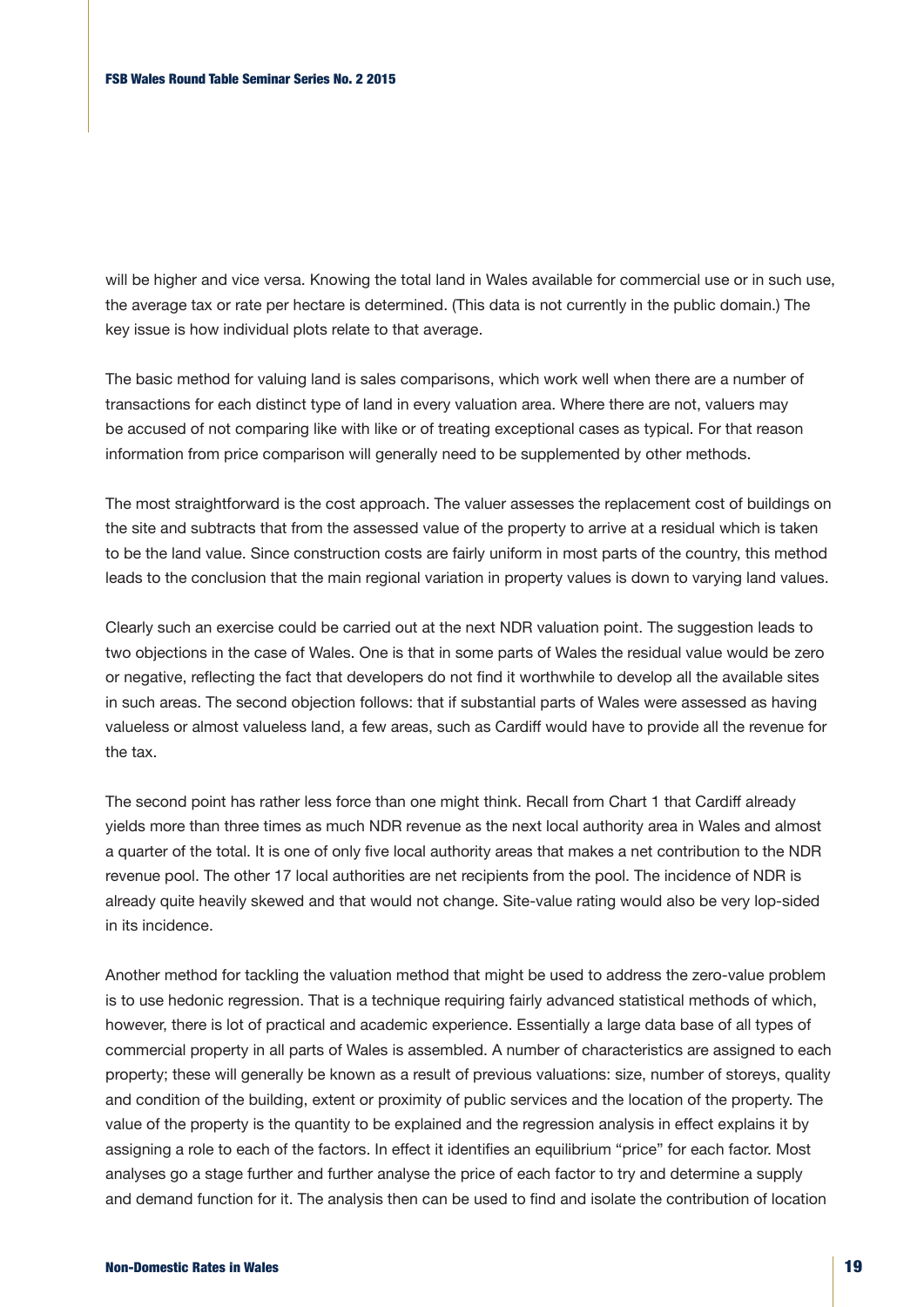and those factors, like public services, that would affect the land price. Such an analysis could be quite involved but the main cost of doing it would be fixed; once the analysis had been done once it would be simple to repeat it. The sophistication of the statistical analysis would however make the procedure opaque to the public. In any case the results would need to be compared with the simpler cost method and with such price comparisons as are available to arrive at a final valuation.

It is conceivable that commercial land in some parts of Wales is actually valueless. People would be prepared to buy it if they were allowed to build houses on it. It may have a price as a lottery ticket, representing a small probability that planning restrictions will be changed. But if forced to put a shop, office or warehouse on it, no-one wants it. That does raise the issue: if the value in the best use which is legally permitted is nothing, why should it attract any rates at all?

In the final analysis, assessing the relative value of plots of land should actually be a lot simpler than comparing properties because there are far fewer variables to be concerned about. Plots of land in the same area with the same planning permissions will usually have similar values. There are differences owing to slope and drainage as well as proximity to roads and other facilities but land is more homogenous than property. It does not appear to be the case that countries with land-based tax or rating systems have more disputes over valuation than those with property based systems. If the UK were to introduce such a tax, however, it would have to reassess the appeals system and set out carefully what were and were not grounds for appeal against a valuation.

Because of the wealth redistribution involved in such a change, it should be phased in so that people have time to arrange their affairs appropriately. If the Valuation Office Agency immediately begins to divide rental value into rental value of the land alone and rental value of the property, existing business rates could be viewed as an equal tax on both elements. Over time, the government could raise the tax on the land component and reduce the tax on the property component while preserving revenue neutrality. Eventually, perhaps after a decade or so, all the tax would fall on the site value.

The transition costs in moving to the new system are not negligible. Rather than go it alone, it would be better if the Welsh government and business aroused the interest of the rest of the UK in making the change. The introduction of site-value business rates in Wales could then be viewed as a pilot project for the rest of the UK – in the same way that the poll tax was piloted in Scotland, though, one hopes, with a happier outcome. Such an approach would enable Wales to negotiate a sharing of the costs with the rest of the UK.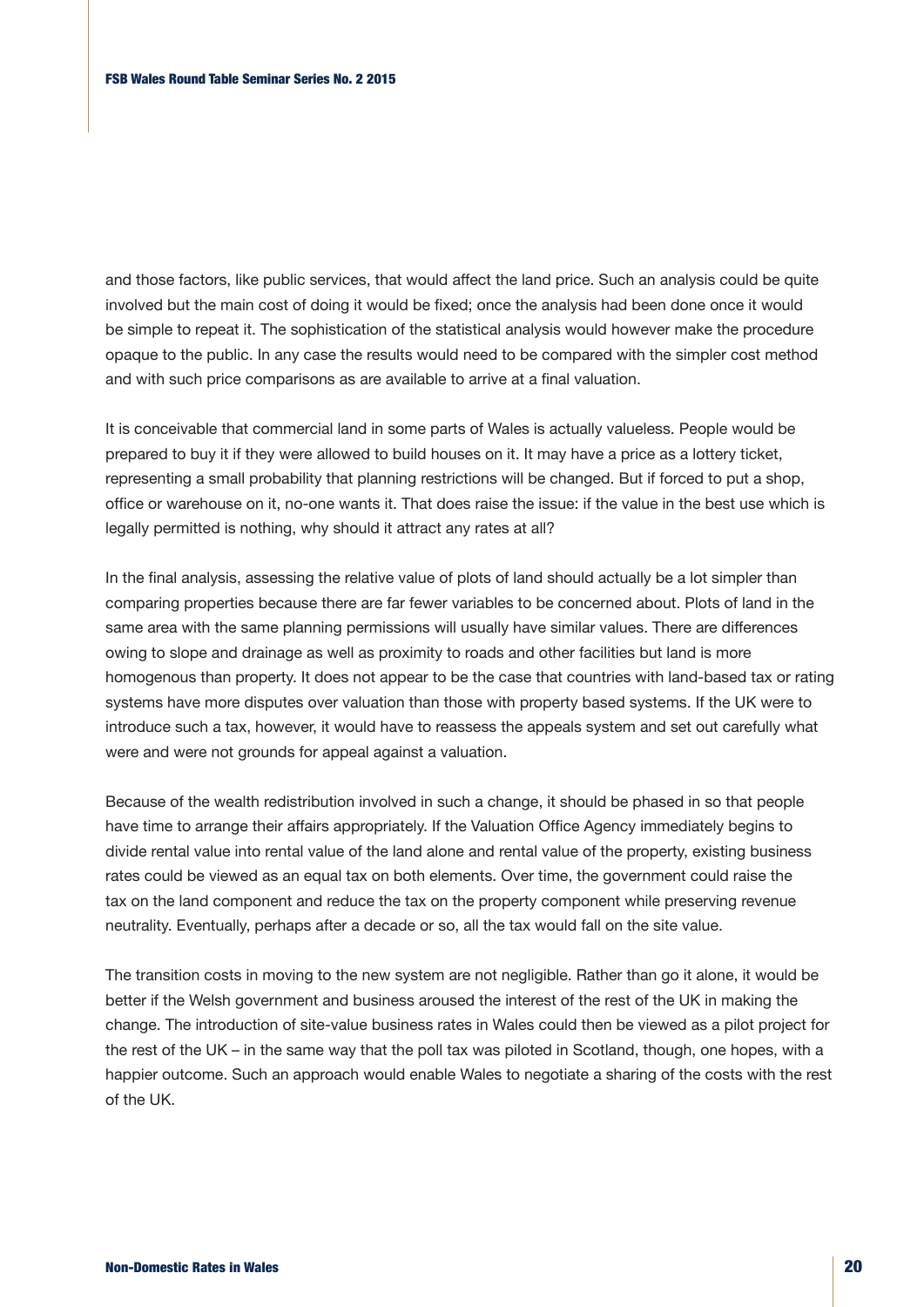# 4. Conclusion

Some changes to the present NDR system would be advantageous in the short term:

- Make the current small business relief permanent immediately and research at what threshold it should apply. This research would attempt to balance revenue losses against the effect on business activity.
- Change the indexation method between valuations, using customised indices for different broad property types. The index should be a smoothed version (moving average) of actual property prices and its geographical scope should be determined by data availability; the area has to be large enough for a reasonable number of property transactions to be observed each year.
- Provide for councils to retain some additions to their rate receipts rather than contributing them to the rating pool. In order to maximise incentives and reduce arbitrary redistributions, it would be better if retentions were allowed for specific developments that the council could claim it had facilitated through some change in planning rules or provision of amenities. The UK system, of allowing an increase in rates to be declared for specific developments and the revenues to be retained, should be maintained in Wales.

In the longer term Wales should look to make a more radical change by moving to site-value rating. That would entail:

- Completing the register of land zoned for commercial purposes, making use of self-assessment.
- Get the Valuation Office Agency to begin separating out the land value when assessing property values for NDR.
- Investigate more advanced methods of computerised valuation using statistical techniques, making these as transparent as possible and determining the grounds for appeal against valuations.

Given the set up costs of moving to a new system, including possible increased appeals, the Welsh Government should consider a gradual introduction of site-value rating, beginning with slightly different tax rates on land and property, moving over time to increase rates on the former while reducing them on the latter. The Welsh Government could also propose Wales as a pilot area for site-value rating, facilitating its introduction elsewhere in the UK. As such it could require the UK Government share some of the initial costs of implementation.

Gerald Holtham gerald.holtham@cadwyn-capital.com